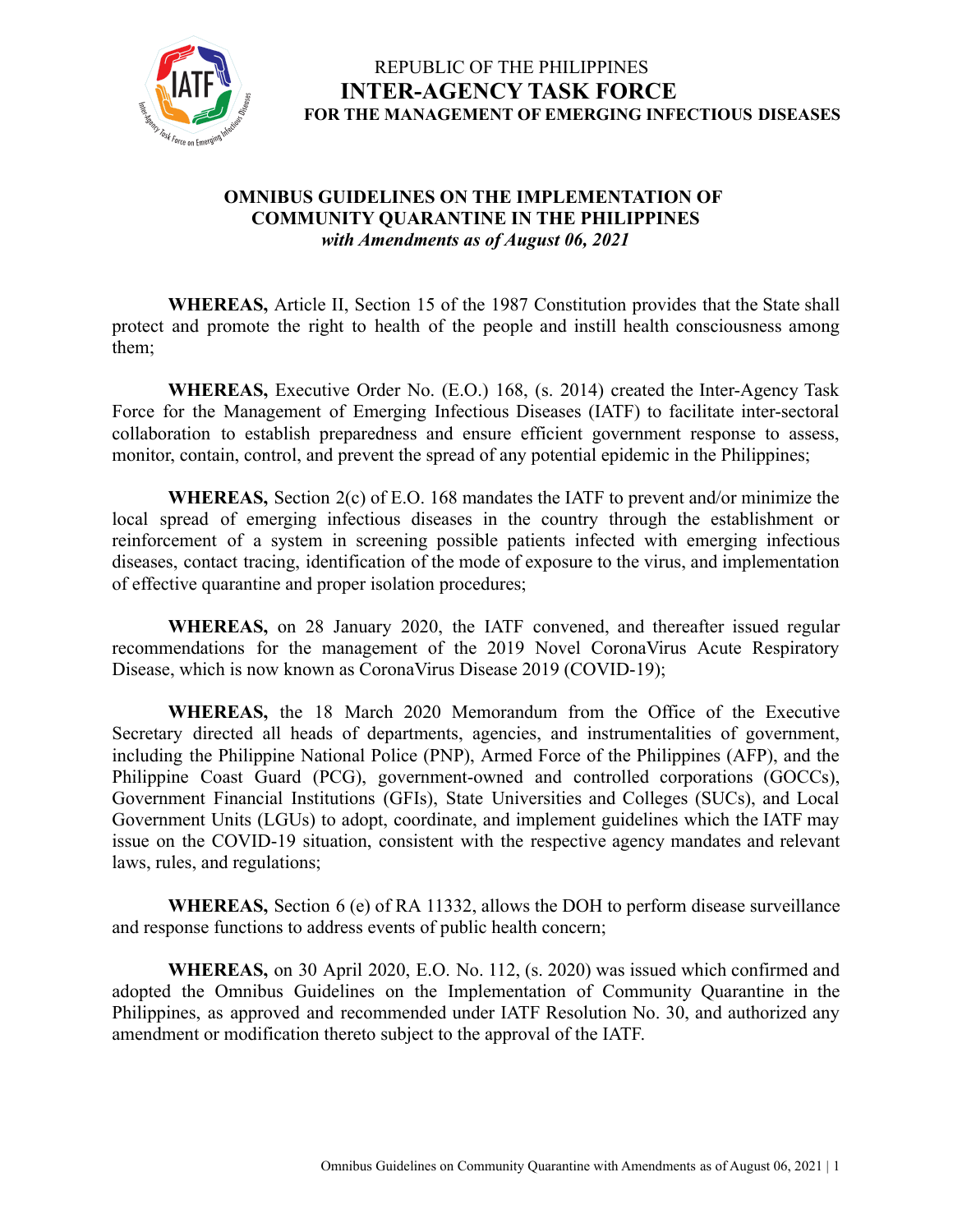

**NOW, THEREFORE,** in consideration of the premises set forth herein, the IATF issues these amended Omnibus Guidelines to harmonize and codify existing guidelines of the IATF and member-agencies pertaining to community quarantine, which shall be applied to all regions, provinces, cities, municipalities and barangays placed under community quarantine.

**SECTION [1] DEFINITION OF TERMS.** For purposes of these Guidelines, the following shall be defined as follows:

- 1. **Accommodation Establishments** refers to establishments operating primarily for accommodation purposes including, but not limited to, hotels, resorts, apartment hotels, tourist inns, motels, pension houses, private homes used for homestay, ecolodges, serviced apartments, condotels, and bed and breakfast facilities. *(As amended by Paragraph A(1) of IATF Resolution No. 43, June 03, 2020)*
- 2. **Comorbidity -** refers to the presence of a pre-existing chronic disease condition.
- 3. **Community Quarantine -** refers to the restriction of movement within, into, or out of the area of quarantine of individuals, large groups of people, or communities, designed to reduce the likelihood of transmission of an infectious disease among persons in and to persons outside the affected area.
- 4. **COVID-19** refers to the Coronavirus Disease 2019 which is caused by the virus known as the severe acute respiratory syndrome coronavirus 2 (SARS-CoV-2).
- 5. **Enhanced Community Quarantine** refers to the implementation of temporary measures imposing stringent limitations on movement and transportation of people, strict regulation of operating industries, provision of food and essential services, and heightened presence of uniformed personnel to enforce community quarantine protocols.
- 6. **Essential goods and services -** covers health and social services to secure the safety and well-being of persons, such as but not limited to, food, water, medicine, medical devices, public utilities, energy, and others as may be determined by the IATF.
- 7. **General Community Quarantine** refers to the implementation of temporary measures limiting movement and transportation, regulation of operating industries, and presence of uniformed personnel to enforce community quarantine protocols.
- 8. **Health and emergency frontline services -** refers to services provided by public health workers [all employees of the DOH, DOH Hospitals, Hospitals of LGUs, and Provincial, City, and Rural Health Units, and Drug Abuse Treatment and Rehabilitation Centers including those managed by other government agencies (*e.g.* police and military hospitals/clinics, university medical facilities), uniformed medical personnel], private health workers, such as but not limited to medical professionals, hospital and health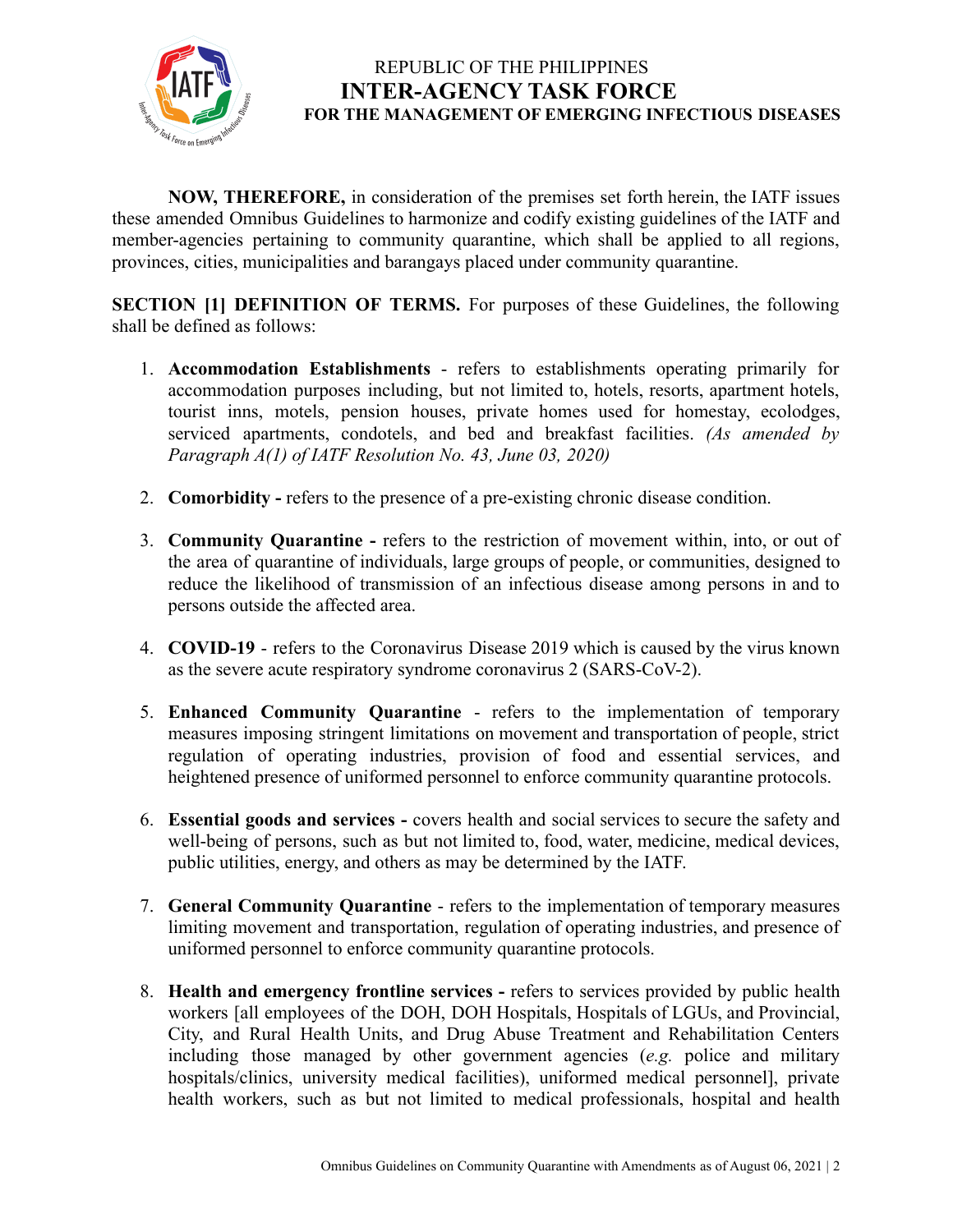

facility administrative and maintenance staff, and aides from private health facilities, as well as their service providers, health workers and volunteers of the Philippine Red Cross and the World Health Organization, and employees of Health Maintenance Organizations (HMOs), the Philippine Health Insurance Corporation (PHIC), health insurance providers, disaster risk reduction management officers, and public safety officers.

- 9. **Interzonal movement -** the movement of people, goods and services between provinces, highly urbanized cities, and independent component cities under different community quarantine classification. For this purpose, the National Capital Region shall be considered as one area. Provided that movements to and from areas under granular lockdowns shall be considered as interzonal movement even if within the same province or highly urbanized city. *(As amended by Paragraph A of IATF Resolution No. 79, October 15, 2020)*
- 10. **Intrazonal movement -** the movement of people, goods and services between provinces, highly urbanized cities, and independent component cities under the same community quarantine classification, without transiting through an area under a different classification. For this purpose, the National Capital Region shall be considered as one area. *(As amended by Paragraph A of IATF Resolution No. 79, October 15, 2020)*
- 11. **Minimum public health standards** refers to guidelines set by the DOH under Administrative Order No. 2020-0015 and such other issuances subsequent thereto, as well as sector-relevant guidelines issued by national government agencies as authorized by the IATF, to aid all sectors in all settings to implement non-pharmaceutical interventions (NPI), or public health measures that do not involve vaccines, medications or other pharmaceutical interventions, which individuals and communities must carry out in order to reduce transmission rates, contact rates, and the duration of infectiousness of individuals in the population.
- 12. **Modified Enhanced Community Quarantine -** refers to the transition phase between ECQ and GCQ, when the following temporary measures are relaxed and become less necessary: stringent limits on movement and transportation of people, strict regulation of operating industries, provision of food and essential services, and heightened presence of uniformed personnel to enforce community quarantine protocols.
- 13. **Modified General Community Quarantine** refers to the transition phase between GCQ and the New Normal, when the following temporary measures are relaxed and become less necessary: limiting movement and transportation, the regulation of operating industries, and the presence of uniformed personnel to enforce community quarantine protocols.
- 14. **New Normal** refers to the emerging behaviors, situations, and minimum public health standards that will be institutionalized in common or routine practices and remain even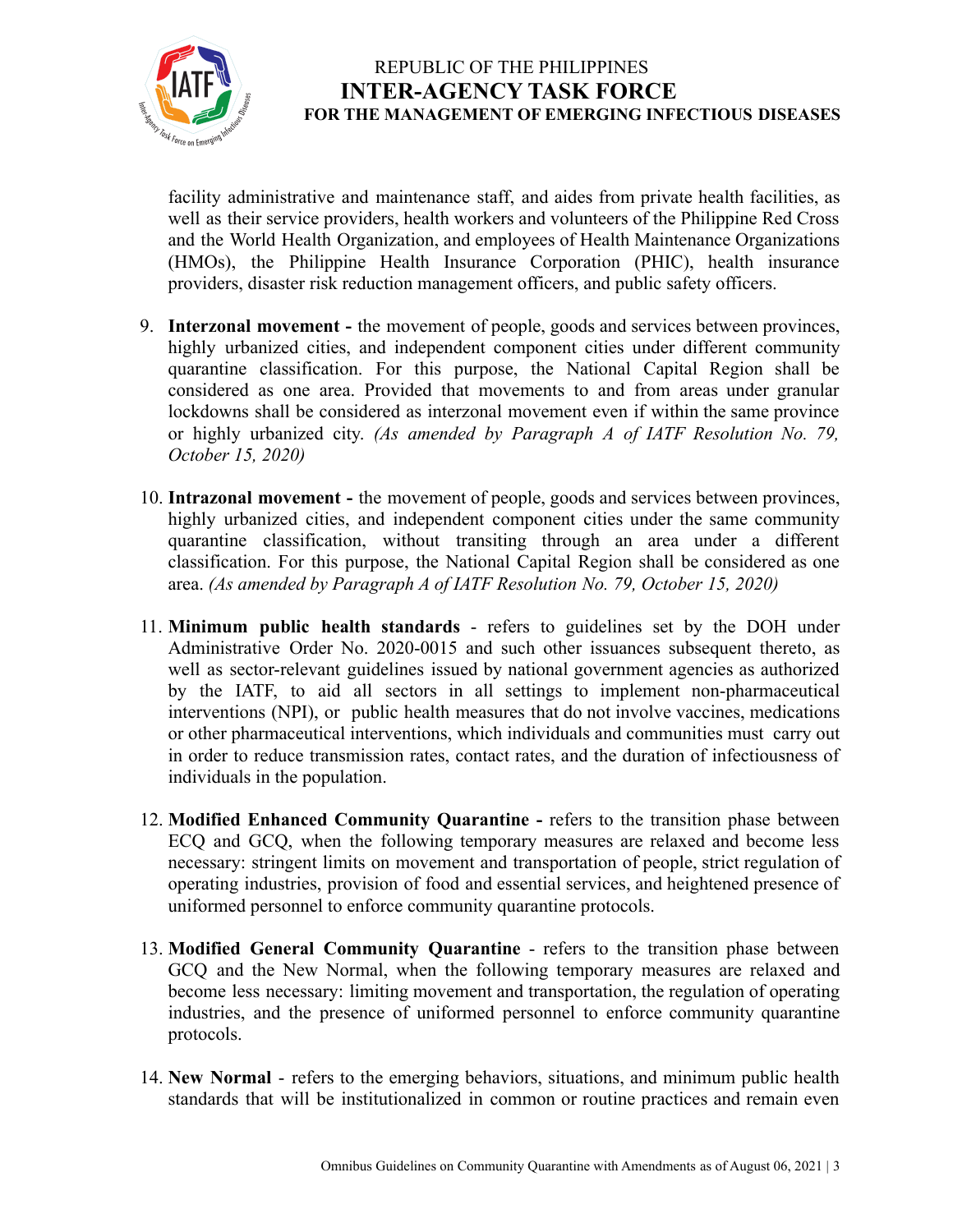

after the pandemic while the disease is not totally eradicated through means such as widespread immunization. These include actions that will become second nature to the general public as well as policies such as bans on large gatherings that will continue to remain in force.

- 15. **On-site capacity -** refers to the number of employees or workers who can be permitted or required to be physically present at their designated workplace outside of their residences. *(As amended by Paragraph B of IATF Resolution no. 106-B, March 28, 2021)*
- 16. **Skeleton workforce** refers to the on-site capacity which utilizes the [smallest](https://dictionary.cambridge.org/us/dictionary/english/small) [number](https://dictionary.cambridge.org/us/dictionary/english/number) of [people](https://dictionary.cambridge.org/us/dictionary/english/people) [needed](https://dictionary.cambridge.org/us/dictionary/english/needed) for a [business](https://dictionary.cambridge.org/us/dictionary/english/business) or [organization](https://dictionary.cambridge.org/us/dictionary/english/organization) to maintain its basic functions. *(As amended by Paragraph B of IATF Resolution no. 106-B, March 28, 2021)*

**SECTION [2] GUIDELINES FOR AREAS PLACED UNDER ENHANCED COMMUNITY QUARANTINE.** Areas placed under ECQ shall observe the following protocols:

- 1. Minimum public health standards shall be complied with at all times for the duration of the ECQ.
- 2. The movement of all persons shall be limited to accessing goods and services from permitted establishments, for work in such establishments, or for such other activities allowed in this section. *(As amended by Paragraph C of IATF Resolution No. 110, April 15, 2021)*
- 3. Any person below eighteen (18) years old, those who are over sixty-five (65) years of age, those with immunodeficiency, comorbidity, or other health risks, and pregnant women shall be required to remain in their residences at all times, except for obtaining essential goods and services, or for work in industries and offices or such other activities permitted in this Section. *(As amended by Paragraph A of IATF Resolution No. 79, October 15, 2020, and Paragraph B of IATF Resolution no. 106-B, March 28, 2021)*
- 4. Only the following establishments, persons, or activities are allowed to operate, work, or be undertaken for the duration of the ECQ:
	- a. With full on-site capacity:
		- i. Public and private hospitals;
		- ii. Health, emergency, and frontline services, including those provided by dialysis centers, chemotherapy centers, HMOs, health insurance providers, disaster risk reduction management officers, and public safety officers, and the like;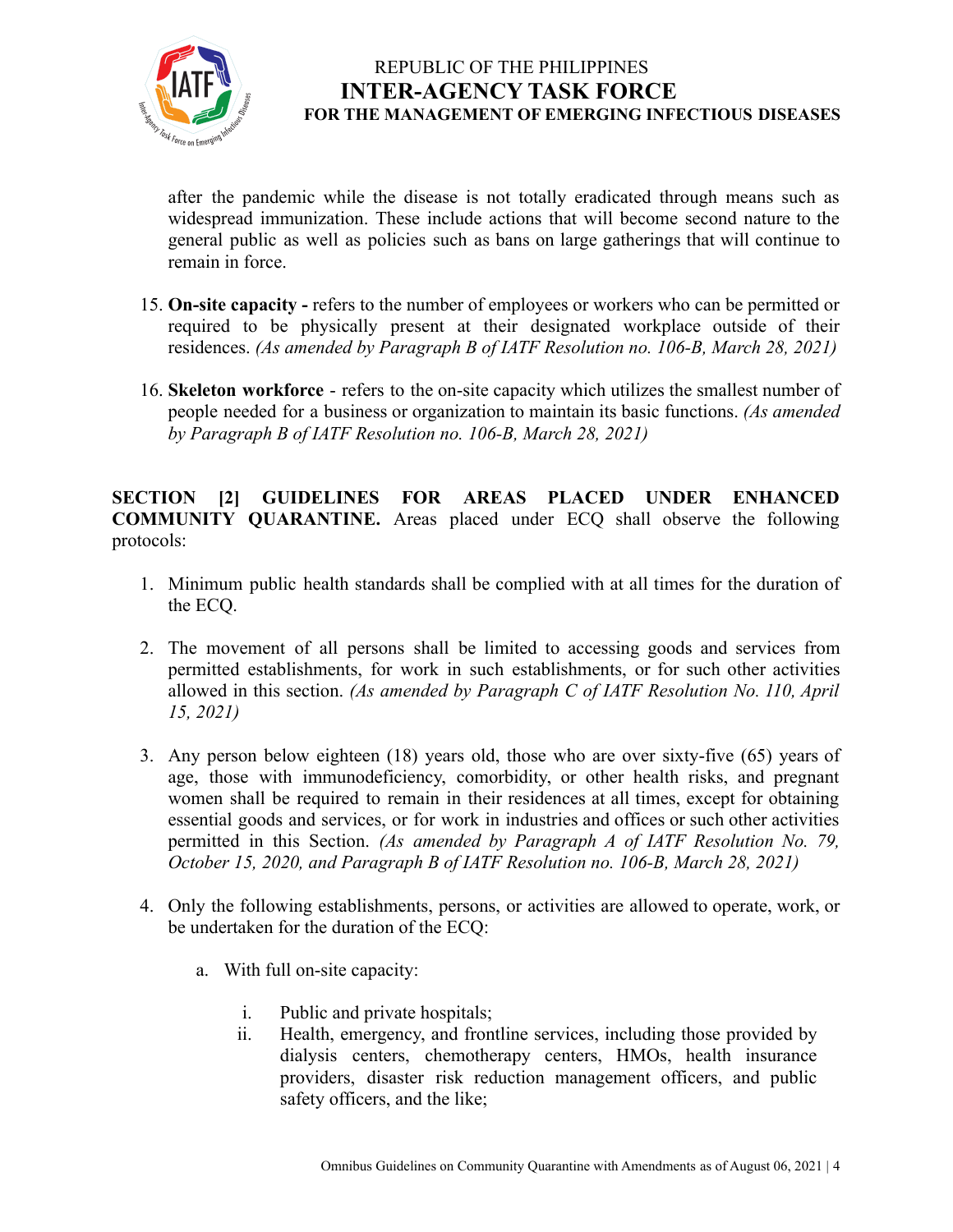

- iii. Manufacturers of medicines and vitamins, medical supplies, devices, and equipment, including suppliers of input, packaging, and distribution;
- iv. Industries involved in agriculture (crops, fruits, vegetables, livestock, and poultry), forestry, fishery, and such other components of the food value chain and their workers, including farmers and fisherfolks;
- v. Logistics service providers (delivery and courier services; cargo handling; warehousing; trucking; freight forwarding; shipping, port and terminal operators and contractors and ancillary services (i.e. drivers, conductors, terminal workers);
- vi. Essential and priority construction projects, whether public or private, in accordance with the guidelines issued by the Department of Public Works and Highways (DPWH) including contractors, subcontractors, and consultants of the Department of Transportation for the construction of Build Build Build flagship infrastructure projects;
- vii. Manufacturing related to food and other essential goods such as but not limited to soap and detergents, diapers, personal hygiene products, toilet paper, and wet wipes, and disinfectants;
- viii. Companies that manufacture, distribute, and/or supply equipment or products necessary to perform construction or maintenance works, such as cement and steel, or spare parts;
- ix. Essential retail trade and service establishments such as public markets, supermarkets, grocery stores, convenience stores, pharmacies or drug stores, hardware, office supplies, bicycle shops, laundry shops, and water-refilling stations;
- x. Food preparation establishments such as kiosks, commissaries, restaurants, and eateries, but limited to take-out and delivery;
- xi. Public and private financial service providers involved in the distribution of government grants and amelioration subsidies;
- xii. Business process outsourcing establishments (BPOs), and export-oriented businesses, including mining and quarrying activities; and
- xiii. Public transport providers and operators;
- b. At a maximum of fifty percent (50%) on-site capacity:
	- i. Media establishments and their total permanent staff complement, inclusive of reporters and other field employees.
- c. With an on-site skeleton workforce:
	- i. Dental, rehabilitation, optometry, and other medical clinics for the treatment of illness or injuries. *Provided,* that there is strict observance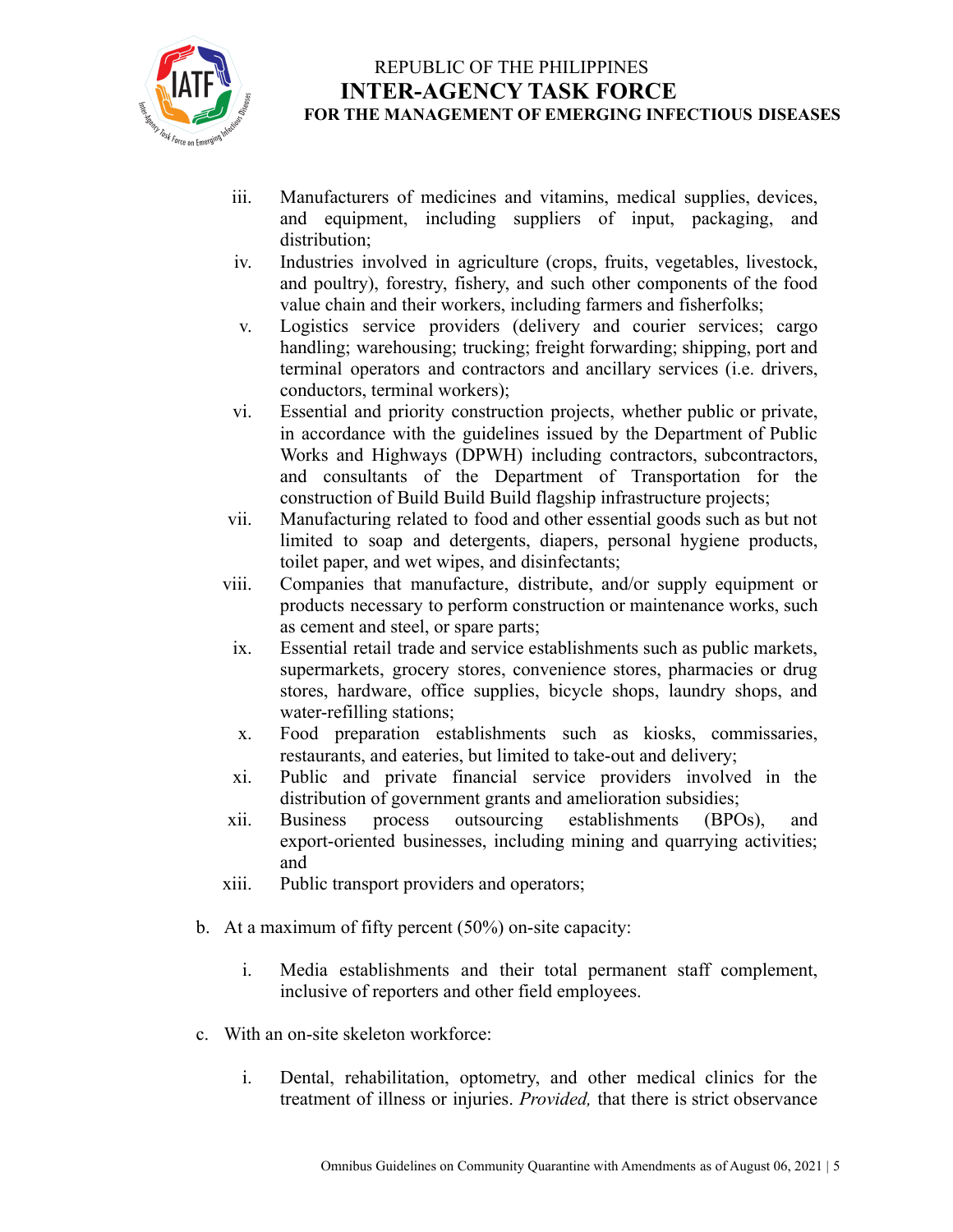

of infection prevention and control protocols. *Provided, further,* that dental procedures shall be limited to emergency cases only and that the wearing of full Personal Protective Equipment (PPEs) by dentists and attendants shall be mandatory. *Provided, finally,* that home service therapy for Persons with Disabilities (PWDs) shall be allowed;

- ii. Veterinary clinics;
- iii. Banks, money transfer services, including pawnshops only insofar as performing money transfer functions, microfinance institutions, and credit cooperatives, including their armored vehicle services, if any;
- iv. Capital markets, including but not limited to the Bangko Sentral ng Pilipinas, Securities and Exchange Commission, Philippine Stock Exchange, Philippine Dealing and Exchange Corporation, Philippine Securities Settlement Corporation, and Philippine Depository and Trust Corporation;
- v. Water supply and janitorial/sanitation services and facilities, including waste disposal services, as well as property management and building utility services;
- vi. The energy sector (oil, gas, and power companies), their third-party contractors and service providers, including employees involved in electric transmission and distribution, electric power plant and line maintenance, electricity market and retail suppliers, as well as those involved in the exploration, operations, trading and delivery of coal, oil, crude or petroleum and by-products (gasoline, diesel, liquefied petroleum gas or LPG, jet oil, kerosene, lubricants), including gasoline stations, refineries, LPG stations, and depots or any kind of fuel used to produce power;
- vii. Telecommunications companies, internet service providers, cable television providers, including those who perform indirect services such as the technical, sales, and other support personnel, as well as the employees of their third-party contractors doing sales, installation, maintenance, and repair works;
- viii. Airline and aircraft maintenance, pilots and crew, and employees of aviation schools for purposes of the pilot's recurrent training for flight proficiency and type rating using simulator facilities; and ship captains and crew, including shipyard operations and repair;
	- ix. Funeral and embalming services;
	- x. Security personnel licensed by the PNP Supervisory Office for Security and Investigation Agencies;
	- xi. Printing establishments authorized by the Bureau of Internal Revenue and those contracted by other government agencies;
- xii. Establishments engaged in repair and maintenance of machinery and equipment, for households and essential permitted establishments;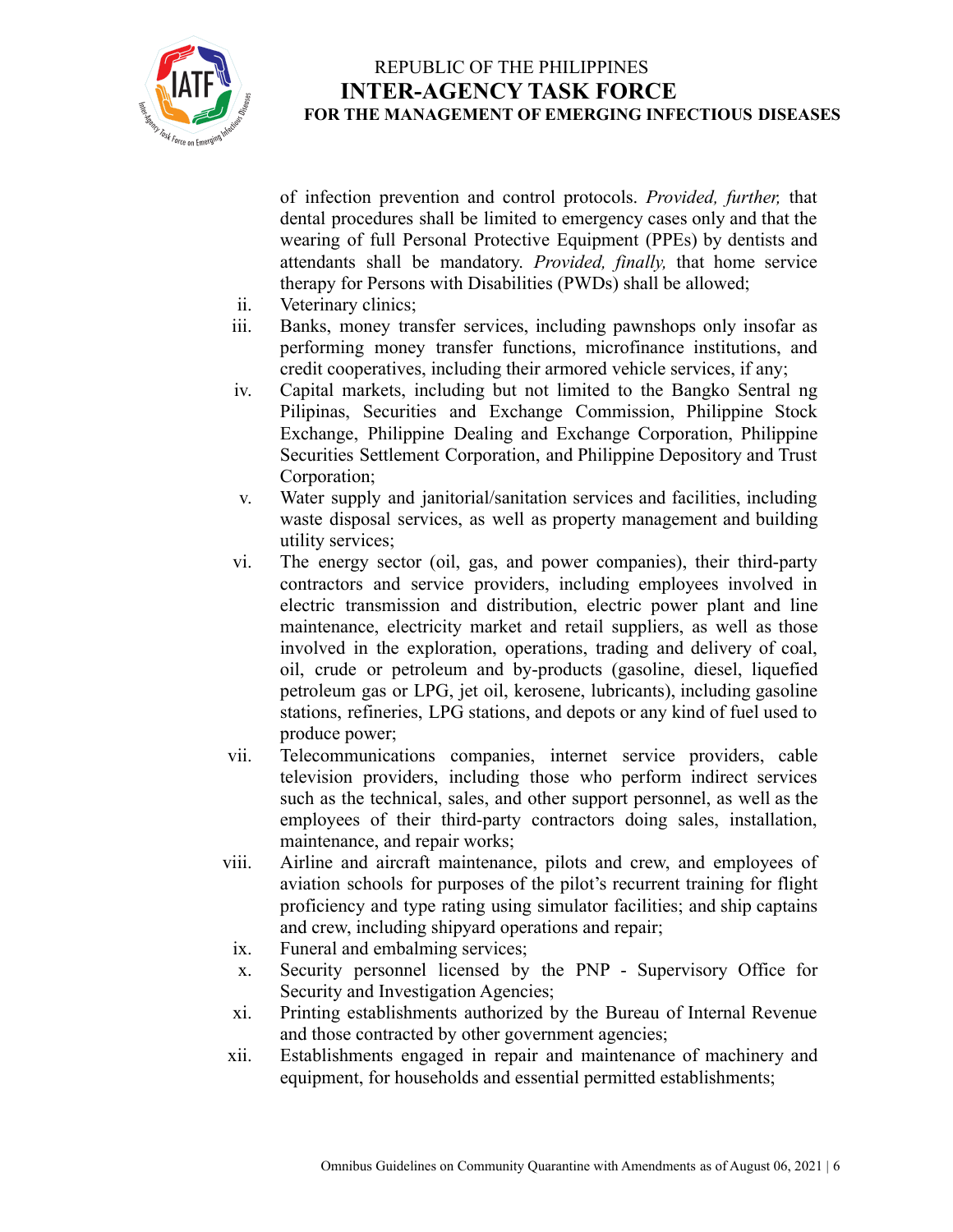

- xiii. Establishments engaged in repair and maintenance of motorized and non-motorized vehicles, including the sale of spare parts;
- xiv. Leasing of real and personal properties;
- xv. Employment activities that involve the recruitment and placement for permitted sectors;
- xvi. Teachers, professors and other staff for purposes of conducting online/offline, and flexible classes, completion of grades, and processing of student credentials, requirements and documents;
- xvii. Lawyers only when required to provide on-site legal representation necessary to protect rights of persons, whether natural or juridical; and
- xviii. All other establishments, to the extent necessary for the buying and selling of consumer goods or services via the internet.

All other businesses, persons, or activities, shall not be allowed to operate, work, or be undertaken on-site during ECQ. *(As amended by Paragraph B of IATF Resolution No. 106-B, March 28, 2021, and Par. C(2) of IATF Resolution No. 131, August 5, 2021)*

- 5. Notwithstanding the foregoing, the Department of Trade and Industry (DTI) is hereby authorized to issue a negative list of industries that shall remain prohibited in areas under ECQ.
- 6. Agencies and instrumentalities of the government shall be fully operational, with a skeleton workforce on-site and the remainder under alternative work arrangements as approved by the head of agency unless a greater on-site capacity is required in agencies providing health and emergency frontline services, laboratory and testing services, border control, or other critical services, in accordance with the relevant rules and regulations issued by the Civil Service Commission (CSC). *(As amended by Paragraph B of IATF Resolution no. 106-B, March 28, 2021)*
- 7. The co-equal or independent authority of the legislature (Senate and the House of Representatives), the judiciary (the Supreme Court, Court of Appeals, Court of Tax Appeals, Sandiganbayan, and the lower courts), the Office of the Ombudsman, and the Constitutional Commissions, to implement any alternative work arrangements, is recognized. *(As amended by Paragraph B of IATF Resolution no. 106-B, March 28, 2021)*
- 8. Officials and employees of foreign diplomatic missions and international organizations accredited by the Department of Foreign Affairs (DFA), whenever performing diplomatic functions and subject to the guidelines issued by the DFA, may operate with an on-site skeleton workforce.
- 9. Only hotels or accommodation establishments with valid Department of Tourism (DOT) Accreditation shall be allowed to accommodate guests and clients for legitimate purposes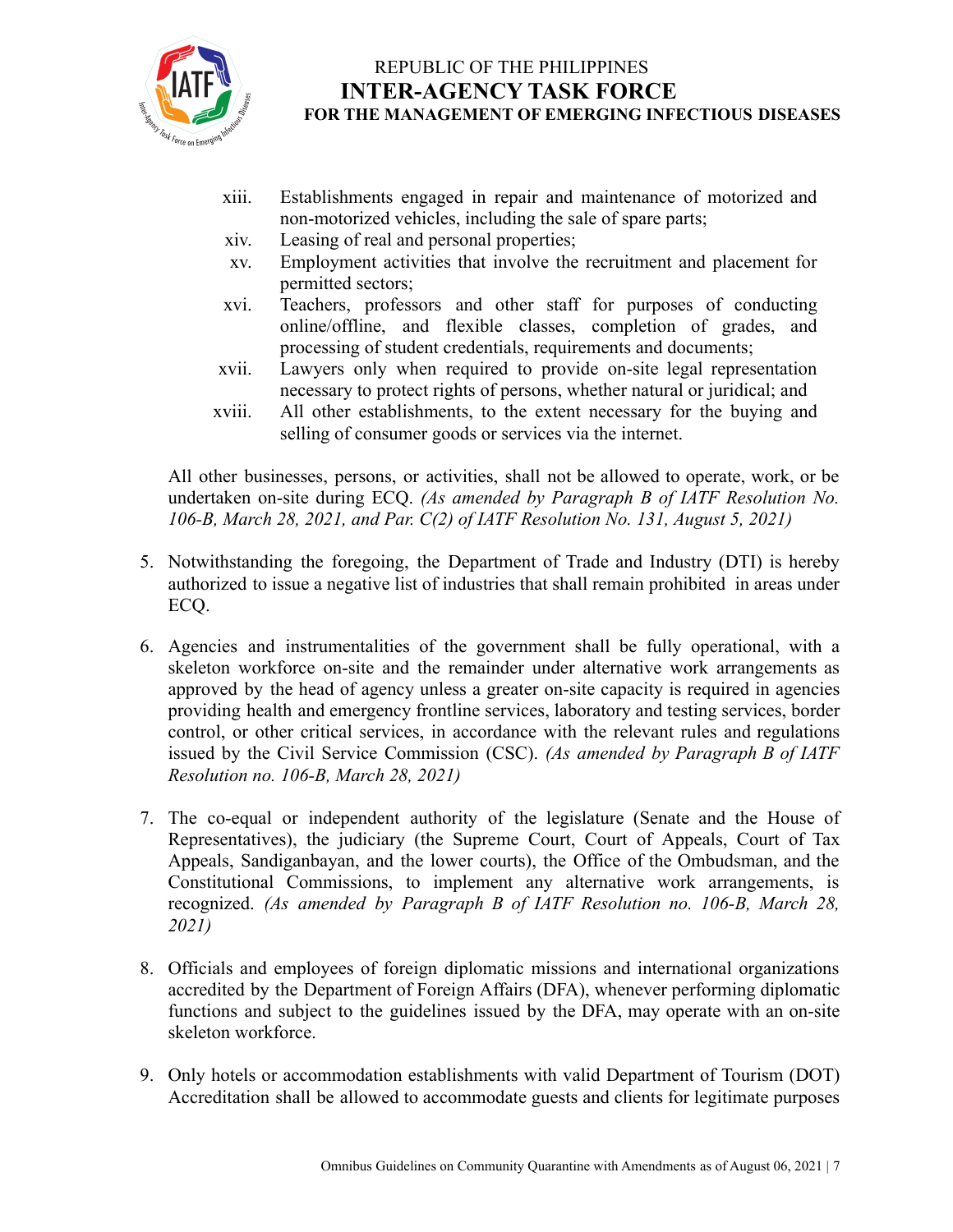

under a state of a public health emergency. The operations of such hotels and accommodation establishments, as well as ancillary establishments within their premises such as restaurants, cafés, gyms, spas, function halls, and the like, shall be subject to guidelines issued by the DOT and the IATF. *(As amended by Paragraph A(2) IATF Resolution No. 43, June 03, 2020, and Paragraph C(2)(4) of IATF Resolution No. 95, January 15, 2021)*

10. Gatherings outside of residences shall be prohibited. Gatherings at residences with any person outside of one's immediate household shall likewise be prohibited. However, gatherings that are essential for the provision of health services, government services, or humanitarian activities authorized by the appropriate government agency or instrumentality shall be allowed.

Pastors, priests, rabbis, imams, or other religious ministers and their assistants may conduct religious services performed through online video recording and transmission, necrological services, wakes, inurnment, and funerals, and they shall be allowed to move for such purposes. Corollary, immediate family members of the deceased who died of causes other than COVID-19 shall be allowed to move from their residences to attend the wake or interment of the deceased upon satisfactory proof of their relationship with the latter, fully complying with the prescribed minimum public health standards for the duration of the activity. *(As amended by Paragraph B of IATF Resolution no. 106-B, March 28, 2021)*

- 11. Face-to-face or in-person classes at all levels shall be suspended. The education sector shall operate in accordance with the guidelines of the Commission on Higher Education (CHED) for higher education, Technical Educational and Skills Development Authority (TESDA) for technical vocational education and training, and Department of Education (DepEd) for basic education. *(As amended by Paragraph B of IATF Resolution no. 106-B, March 28, 2021)*
- 12. The road, rail, maritime, and aviation sectors of public transportation shall be allowed to operate at such capacity and protocols in accordance with guidelines issued by the Department of Transportation (DOTr). *(As amended by Paragraph B(2) of IATF Resolution no. 106-A, March 27, 2021)*
- 13. Law enforcement agencies shall recognize any of the following IDs: (i) IATF IDs issued by the regulatory agencies with jurisdiction over permitted establishments or persons, (ii) valid IDs or other pertinent documentation issued by accrediting organizations or establishments allowed under ECQ, and, (iii) if required by the LGU, local IDs for availing of essential goods and services. No other IDs or passes specifically exempting persons from community quarantine shall be required of workers of permitted establishments and/or offices without prejudice to requiring the presentation of other documents establishing the nature of their work. *(As amended by Paragraph B IATF*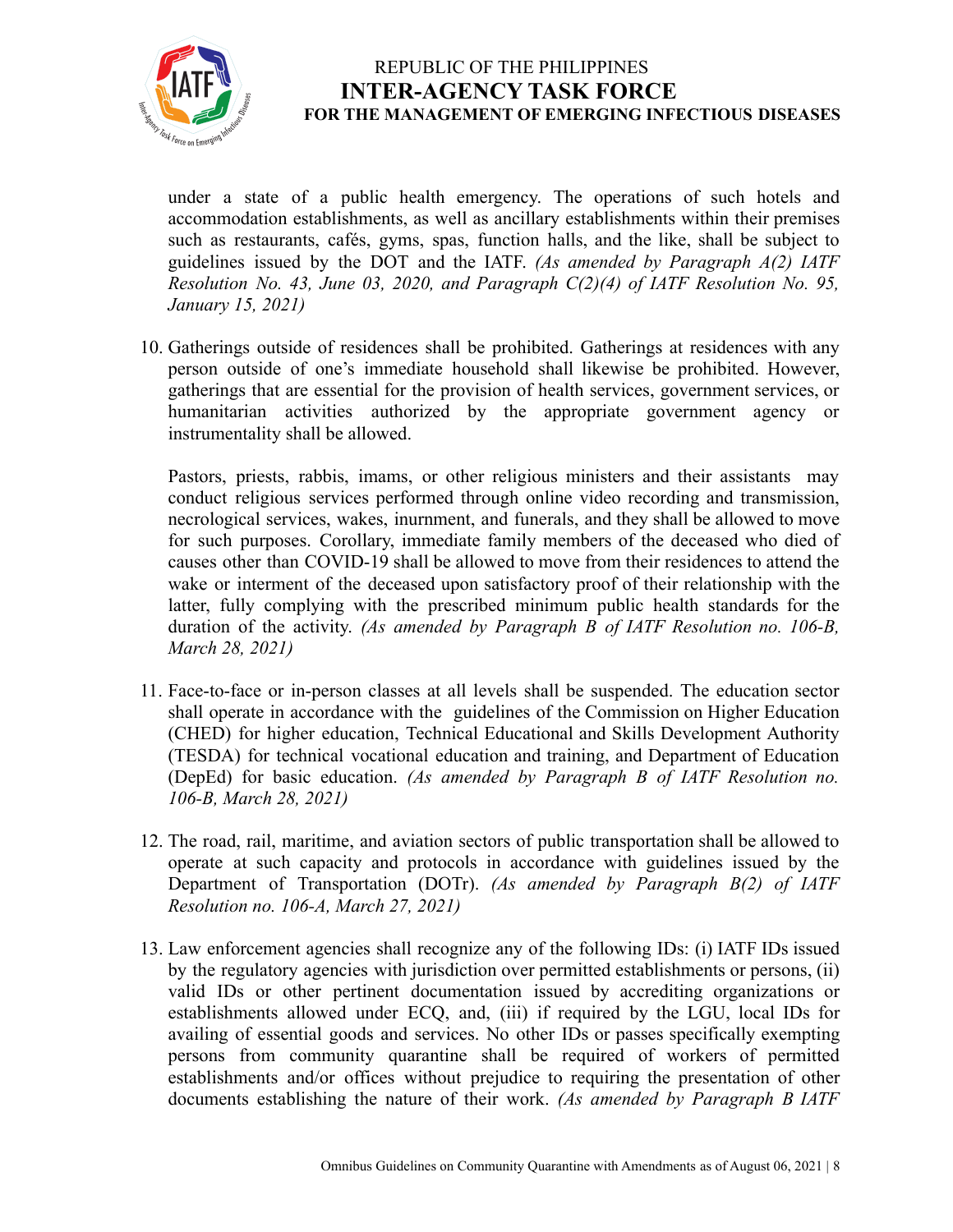

*Resolution No. 46, June 15, 2020, and Paragraph B of IATF Resolution no. 106-B, March 28, 2021)*

- 14. The movement of cargo/delivery vehicles, as well as vehicles used by public utility companies, shall be unhampered. Shuttle services of permitted establishments shall not be subject to an ID system but shall maintain compliance with minimum public health standards. *(As amended by Paragraph B of IATF Resolution no. 106-B, March 28, 2021)*
- 15. Private corporations are encouraged to process payrolls online. Payroll managers and such other employees required for the processing of payroll shall be allowed to travel to their respective offices during ECQ. *(As amended by Paragraph B of IATF Resolution no. 106-B, March 28, 2021)*
- 16. Uniform curfew hours may be imposed by LGUs, subject to the guidelines issued by the Department of the Interior and Local Government (DILG). Workers, cargo vehicles, public transportation, and operating hours of permitted establishments, however, shall not be restricted by such curfew. *(As introduced by Paragraph B of IATF Resolution no. 106-B, March 28, 2021)*
- 17. Any violation of the foregoing prohibitions shall constitute non-cooperation of the person or entities punishable under Section 9 par. (d) or (e), as the case may be, of Republic Act No. 11332, otherwise known as the Mandatory Reporting of Notifiable Diseases and Health Events of Public Health Concern Act, and its Implementing Rules and Regulations. *(As introduced by Paragraph C of IATF Resolution no. 106-B, March 28, 2021)*

**SECTION [3] GUIDELINES FOR AREAS PLACED UNDER MODIFIED ENHANCED COMMUNITY QUARANTINE.** Areas placed under MECQ shall observe the following protocols:

- 1. Minimum public health standards shall be complied with at all times for the duration of the MECQ.
- 2. The movement of all persons shall be limited to accessing goods and services from permitted establishments, for work in such establishments, or for such other activities allowed in this section. *(As amended by Paragraph C of IATF Resolution No. 110, April 15, 2021)*
- 3. Any person below eighteen (18) years old, those who are over sixty-five years (65) of age, those with immunodeficiency, comorbidity, or other health risks, and pregnant women shall be required to remain in their residences at all times, except for obtaining essential goods and services, or for work in industries and offices or such other activities permitted in this Section. Local government units may relax the minimum age range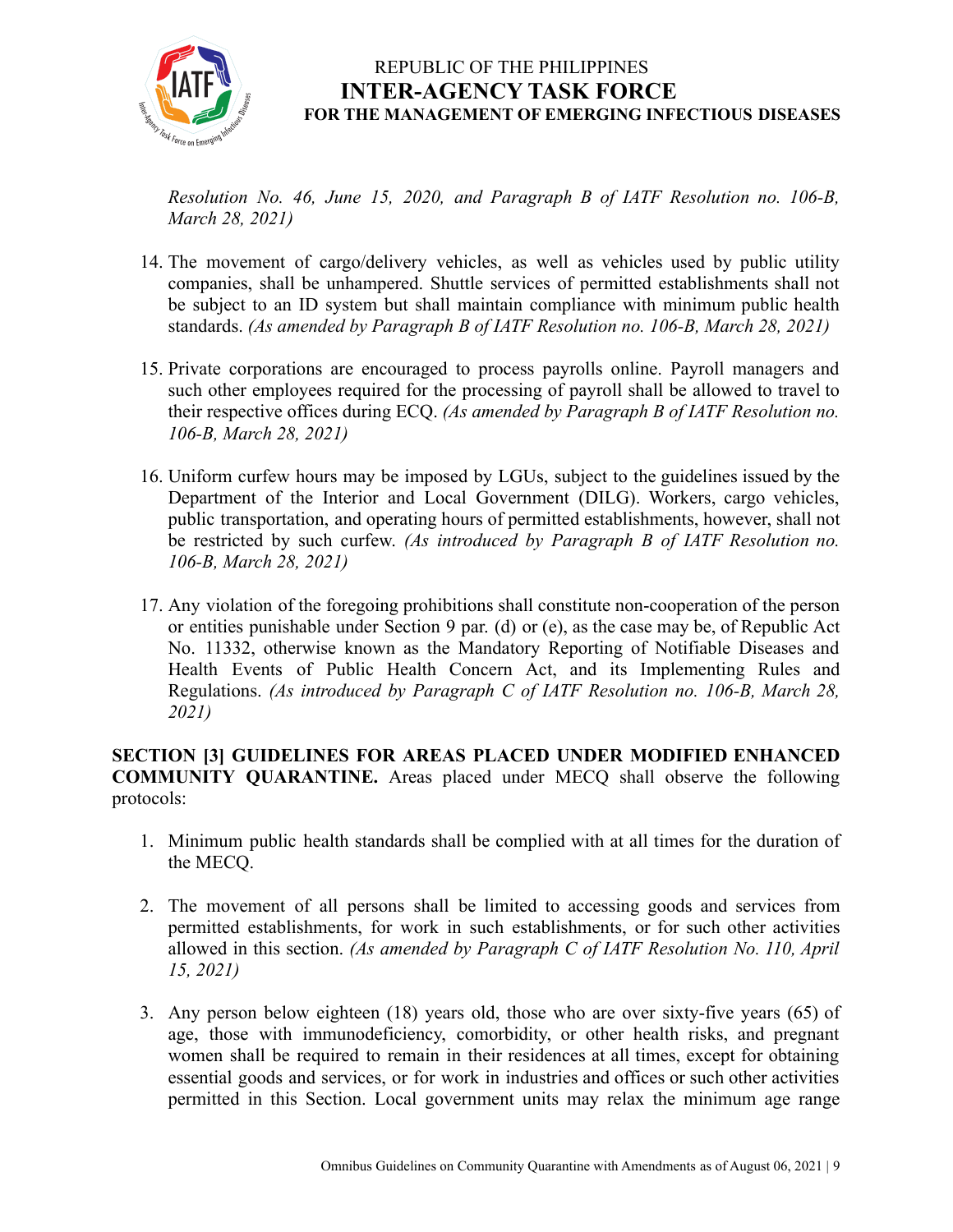

down to fifteen (15) years old, depending on the COVID-19 situation in their respective jurisdictions. *(As amended by Paragraph A of IATF Resolution No. 79, October 15, 2020)*

- 4. All establishments, persons, or activities permitted to operate, work, or be undertaken during ECQ under Section 2(4) of these Guidelines shall be allowed to operate at full on-site capacity.
- 5. All establishments, persons, or activities not permitted to operate, work, or be undertaken during ECQ shall be allowed to operate at fifty percent (50%) on-site capacity while encouraging work-from-home and other flexible work arrangements, where applicable.

Notwithstanding the foregoing, and without prejudice to the authority of DTI to issue a negative list of industries which shall remain prohibited even in areas under MECQ, the following establishments, persons, or activities shall not be permitted to operate, work, or be undertaken during MECQ:

- a. Entertainment venues with live performers such as karaoke bars, bars, clubs, concert halls, theaters, and cinemas;
- b. Recreational venues such as internet cafes, billiard halls, amusement arcades, bowling alleys, and similar venues;
- c. Amusement parks or theme parks, fairs/*peryas*, kid amusement industries such as playgrounds, playroom, and kiddie rides;
- d. Outdoor sports courts or venues for contact sports, scrimmages, games, or activities;
- e. Indoor sports courts or venues, fitness studios, gyms, spas or other indoor leisure centers or facilities, and swimming pools;
- f. Casinos, horse racing\*\*, cockfighting and operation of cockpits, lottery and betting shops\*\*\*, and other gaming establishments except for the draws conducted by the Philippine Charity Sweepstakes Office;
- g. Indoor visitor or tourist attractions, libraries, archives, museums, galleries, and cultural shows and exhibits;
- h. Outdoor tourist attractions;
- i. Venues for meetings, incentives, conferences, and exhibitions;
- j. Personal care services which include beauty salons\*, beauty parlors\*, medical aesthetic clinics, cosmetic or derma clinics, make-up salons, nail spas\*, reflexology, aesthetics, wellness, and holistic centers, and other similar establishments; acupuncture and electrocautery establishments, and massage therapy including sports therapy establishments. It also includes establishments providing tanning services, body piercings, tattooing, and similar services. Home service for these activities are likewise not permitted; and
- k. Indoor dine-in services of food preparation establishments such as commissaries, restaurants, and eateries\*.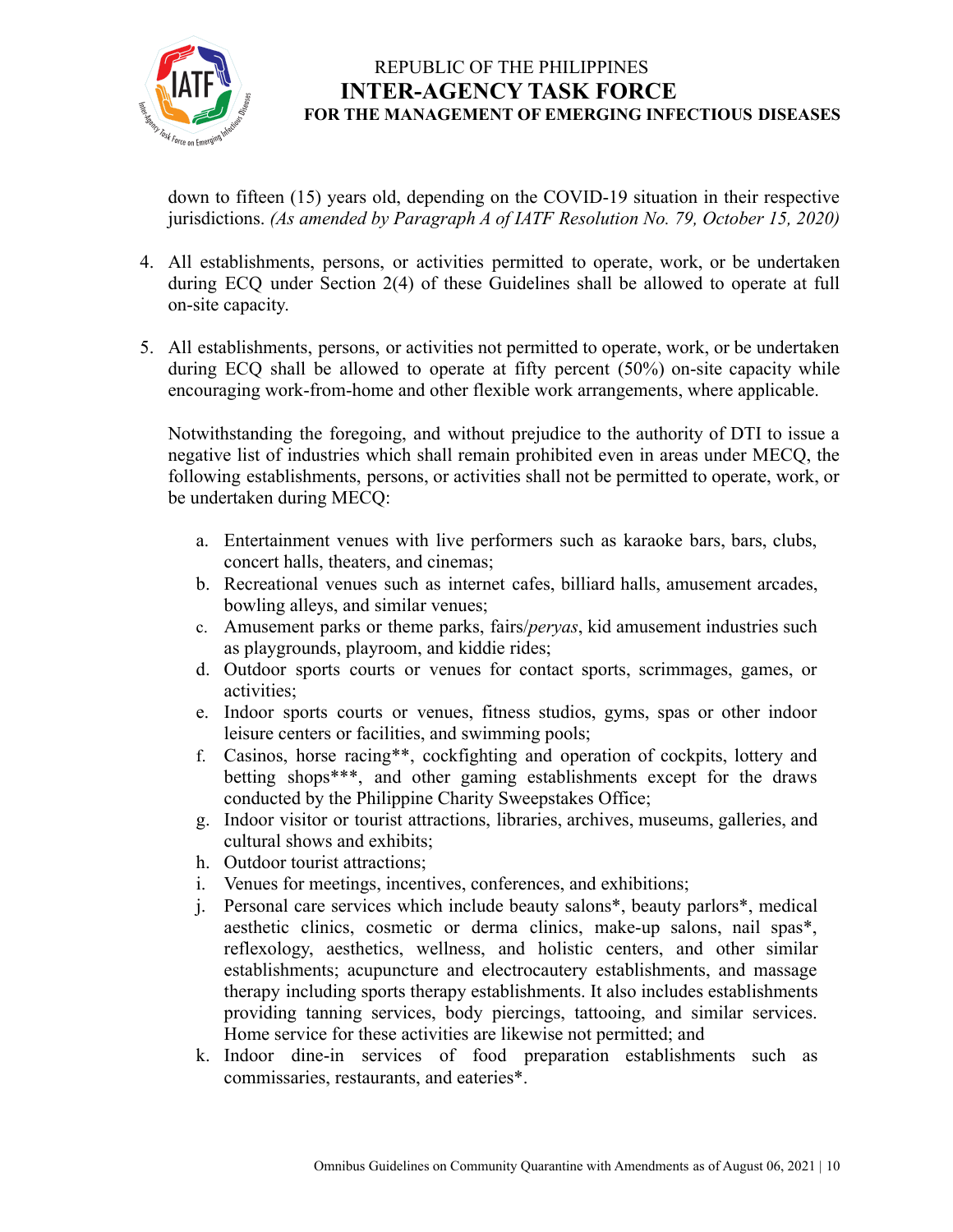

*\*inclusion in the negative list of industries not allowed to operate suspended pursuant to IATF Resolution No. 113 s.2021, issued on April 29, 2021.*

*\*\*inclusion in the negative list of industries not allowed to operate suspended pursuant to IATF Resolution No. 114 s.2021 issued on 06 May 2021. May operate only on a no-audience set-up.*

*\*\*\*inclusion in the negative list of industries not allowed to operate suspended pursuant to IATF Resolution No. 115 s.2021 issued on 13 May 2021.*

- 6. Agencies and instrumentalities of the government shall be fully operational, with a skeleton workforce on-site and the remainder under alternative work arrangements as approved by the head of agency unless a greater on-site capacity is required in agencies providing health and emergency frontline services, laboratory and testing services, border control, or other critical services, in accordance with the relevant rules and regulations issued by the CSC.
- 7. The co-equal or independent authority of the legislature (Senate and the House of Representatives), the judiciary (the Supreme Court, Court of Appeals, Court of Tax Appeals, Sandiganbayan, and the lower courts), the Office of the Ombudsman, and the Constitutional Commissions, to implement any alternative work arrangements, is recognized.
- 8. Officials and employees of foreign diplomatic missions and international organizations accredited by the DFA, whenever performing diplomatic functions and subject to the guidelines issued by the DFA, may operate with an on-site skeleton workforce.
- 9. Only hotels or accommodation establishments with valid DOT Accreditation shall be allowed to accommodate guests and clients for legitimate purposes under a state of a public health emergency. The operations of such hotels and accommodation establishments, as well as ancillary establishments within their premises such as restaurants, cafés, gyms, spas, function halls, and the like, shall be subject to guidelines issued by the DOT and the IATF. *(As amended by Paragraph A(2) of IATF Resolution No. 43, June 03, 2020, and Paragraph C(2)(4) of IATF Resolution No. 95, January 15, 2021)*
- 10. Gatherings outside of residences shall be prohibited. Gatherings at residences with any person outside of one's immediate household shall likewise be prohibited. However, gatherings that are essential for the provision of health services, government services, or humanitarian activities authorized by the appropriate government agency or instrumentality shall be allowed.

Religious gatherings shall be allowed up to ten percent (10%) of the venue capacity. Provided, that, there is no objection from the local government unit where the religious gathering may take place. Provided, further, that the LGU may increase the allowable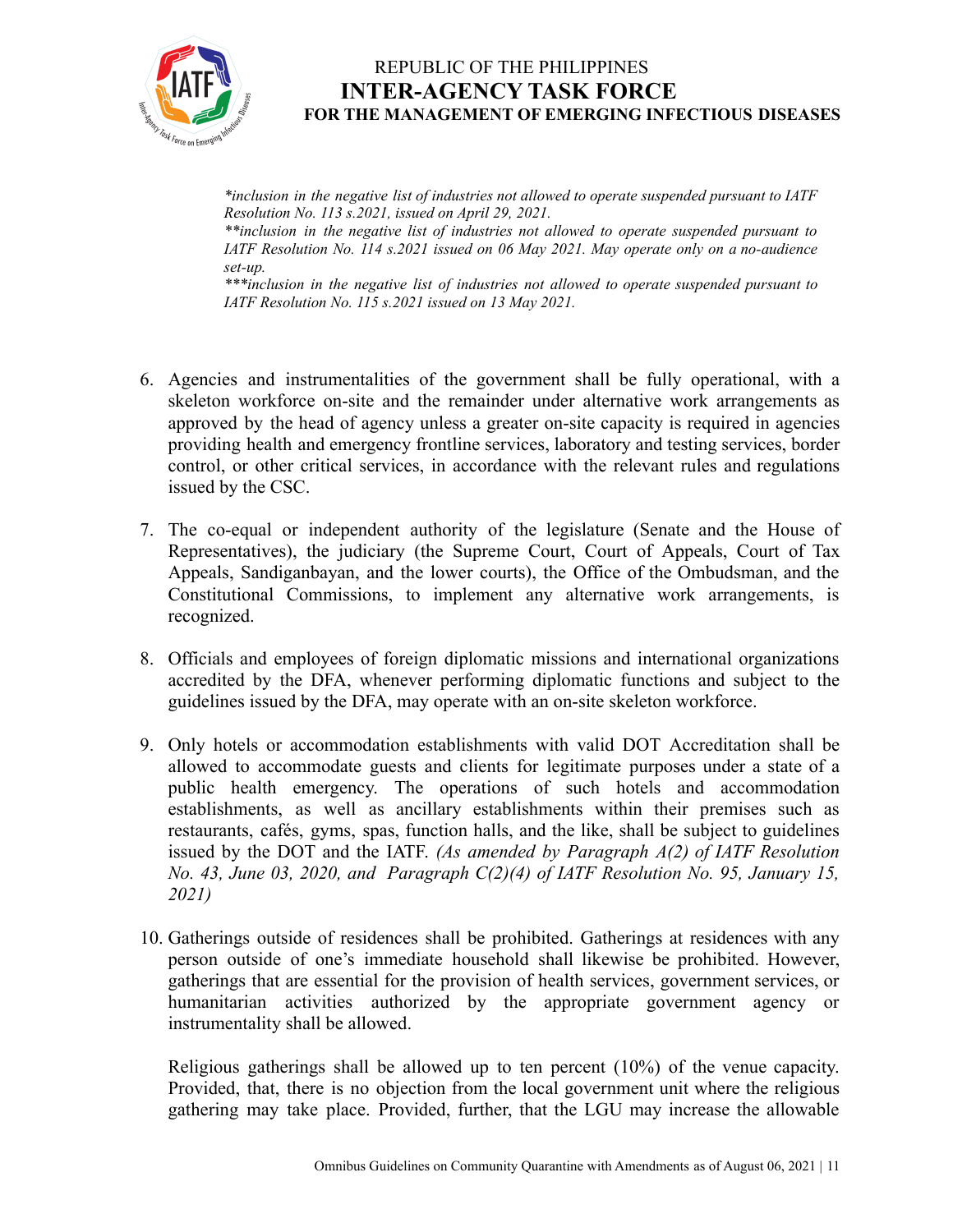

venue capacity up to thirty percent (30%). The religious denominations should strictly observe their submitted protocols and the minimum public health standards.

Gatherings for necrological services, wakes, inurnment, funerals for those who died of causes other than COVID-19 shall be allowed, provided that the same shall be limited to immediate family members, upon satisfactory proof of their relationship with the deceased and with full compliance with the prescribed minimum public health standards for the duration of the activity.

- 11. Face-to-face or in-person classes shall be suspended. The education sector shall operate in accordance with the guidelines of the CHED for higher education, TESDA for technical vocational education and training, DepEd for basic education.
- 12. The road, rail, maritime, and aviation sectors of public transportation shall be allowed to operate at such capacity and protocols in accordance with guidelines issued by the DOTr. The use of active transportation such as biking is encouraged.
- 13. Law enforcement agencies shall recognize any of the following IDs: (i) IATF IDs issued by the regulatory agencies with jurisdiction over permitted establishments or persons, (ii) valid IDs or other pertinent documentation issued by accrediting organizations or establishments allowed under ECQ, and, (iii) if required by the LGU, local IDs for availing of essential goods and services. No other IDs or passes specifically exempting persons from community quarantine shall be required of workers of permitted establishments and/or offices without prejudice to requiring the presentation of other documents establishing the nature of their work. *(As amended by Paragraph B IATF Resolution No. 46, June 15, 2020, and Paragraph B of IATF Resolution no. 106-B, March 28, 2021)*
- 14. The movement of cargo/delivery vehicles, as well as vehicles used by public utility companies, shall be unhampered. Shuttle services of permitted establishments shall not be subject to an ID system but shall maintain compliance with minimum public health standards. *(As amended by Paragraph B of IATF Resolution no. 106-B, March 28, 2021)*
- *15.* Private corporations are encouraged to process payrolls online. Payroll managers and such other employees required for the processing of payroll shall be allowed to travel to their respective offices during MECQ. *(As amended by Paragraph B of IATF Resolution no. 106-B, March 28, 2021)*
- 16. Individual outdoor exercises such as outdoor walks, jogging, running or biking, are allowed within the general area of their residence, e.g. within the barangay, *purok*, subdivision, and/or village. Provided, that the minimum public health standards and precautions such as the wearing of face masks, and the maintenance of social distancing protocols are observed.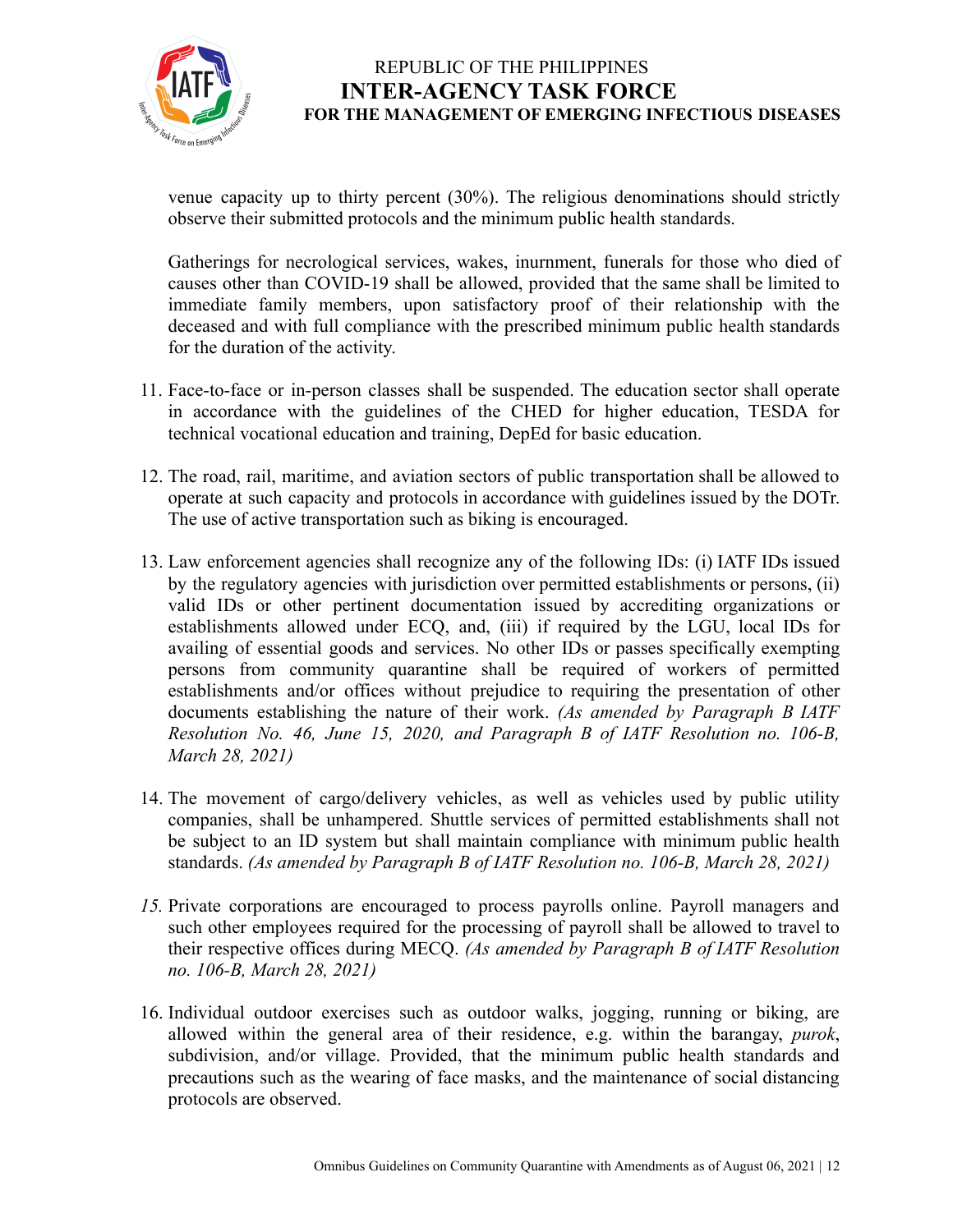

- 17. Uniform curfew hours may be imposed by LGUs, subject to the guidelines issued by the DILG. Workers, cargo vehicles, public transportation, and operating hours of permitted establishments, however, shall not be restricted by such curfew.
- 18. Any violation of the foregoing prohibitions shall constitute non-cooperation of the person or entities punishable under Section 9 par. (d) or (e), as the case may be, of Republic Act No. 11332, otherwise known as the Mandatory Reporting of Notifiable Diseases and Health Events of Public Health Concern Act, and its Implementing Rules and Regulations. *(As introduced by Paragraph C of IATF Resolution no. 106-B, March 28, 2021)*

**SECTION [4] GUIDELINES FOR AREAS UNDER GENERAL COMMUNITY QUARANTINE.** Areas placed under GCQ shall observe the following protocols:

- 1. Minimum public health standards shall be complied with at all times for the duration of the GCQ.
- 2. The movement of all persons shall be limited to accessing goods and services from permitted establishments, for work in such establishments, or for such other activities allowed in this section. *(As amended by Paragraph C of IATF Resolution No. 110, April 15, 2021)*
- 3. Any person below eighteen (18) years old, those who are over sixty-five years (65) of age, those with immunodeficiency, comorbidity, or other health risks, and pregnant women shall be required to remain in their residences at all times, except for obtaining essential goods and services, or for work in industries and offices or such other activities permitted in this Section. Local government units may relax the minimum age range down to fifteen (15) years old, depending on the COVID-19 situation in their respective jurisdictions. *(As amended by Paragraph A of IATF Resolution No. 79, October 15, 2020)*
- 4. All establishments, persons, or activities permitted to operate, work, or be undertaken during ECQ under Sections 2(4) of these Guidelines shall be allowed to operate at full on-site capacity.
- 5. All establishments, persons, or activities not permitted to operate, work, or be undertaken during ECQ shall be allowed to operate anywhere between fifty (50%) to one hundred percent (100%) on-site capacity as may be determined by the DTI while encouraging work-from-home and other flexible work arrangements, where applicable. From the maximum set by DTI, the LGUs may lower on-site capacities down to the minimum of fifty percent (50%) as set by DTI depending on the COVID-19 situation within their jurisdiction.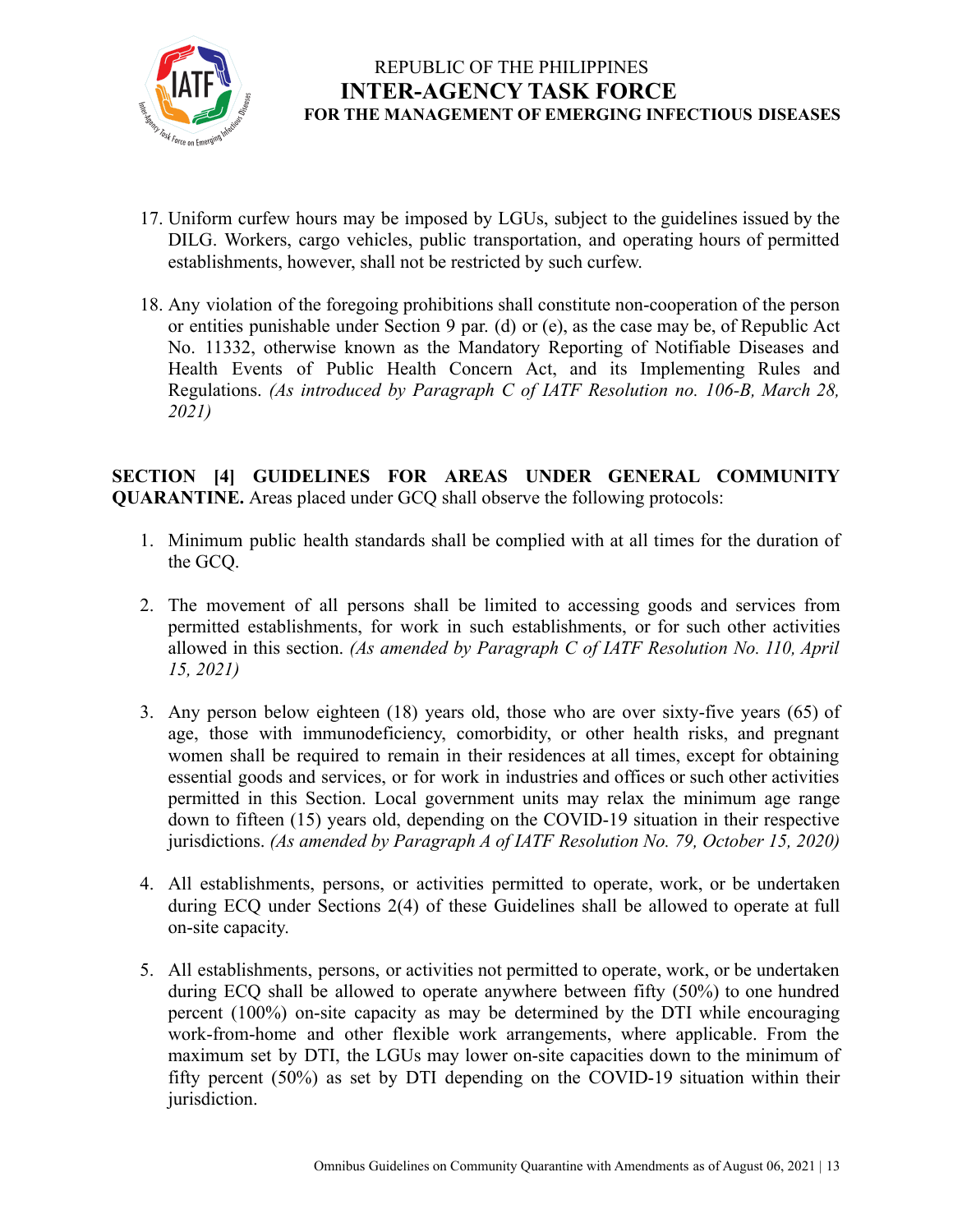

Notwithstanding the foregoing and without prejudice to previous IATF resolutions, the following establishments, persons, or activities shall not be permitted to operate, work, or be undertaken during GCQ:

- a. Entertainment venues with live performers such as karaoke bars, bars, clubs, concert halls, theaters, and cinemas;
- b. Recreational venues such as internet cafes, billiard halls, amusement arcades, bowling alleys, and similar venues;
- c. Amusement parks or theme parks, fairs/*peryas*, kid amusement industries such as playgrounds, playroom, and kiddie rides;
- d. Casinos, horse racing\*, cockfighting and operation of cockpits, lottery and betting shops\*\*, and other gaming establishments, except as may be authorized by the IATF or the Office of the President for the purpose of raising revenue for the government; and
- e. Outdoor sports courts or venues for contact sports, scrimmages, games, or activities;

The foregoing is likewise without prejudice to the authority of DTI to issue a negative list of industries that shall remain prohibited even in areas under GCQ. *(As amended by Paragraph B(2)(c) of IATF Resolution No. 41, May 29, 2020, Paragraph B(1) of IATF Resolution No. 49, June 25, 2020, Paragraph E of IATF Resolution No. 51, July 02, 2020, Paragraph C of IATF Resolution No. 56, July 16, 2020, and by Paragraph A of IATF Resolution No. 79, October 15, 2020)*

*\*inclusion in the negative list of industries not allowed to operate suspended pursuant to IATF Resolution No. 114 s.2021 issued on 06 May 2021. May operate Of -Track Betting stations limited to the purpose of selling tickets only pursuant to IATF Resolution No. 117 s.2021 issued on May 27, 2021.*

*\*\*inclusion in the negative list of industries not allowed to operate suspended pursuant to IATF Resolution No. 115 s.2021 issued on 13 May 2021.*

- 6. All construction projects shall be allowed subject to strict compliance with the construction safety guidelines issued by the DPWH.
- 7. Agencies and instrumentalities of the government shall be fully operational and shall operate at a minimum of thirty percent (30%) up to full on-site capacity as determined by the head of the agency, in accordance with the relevant rules and regulations issued by the CSC.
- 8. The co-equal or independent authority of the legislature (Senate and the House of Representatives), the judiciary (the Supreme Court, Court of Appeals, Court of Tax Appeals, Sandiganbayan, and the lower courts), the Office of the Ombudsman, and the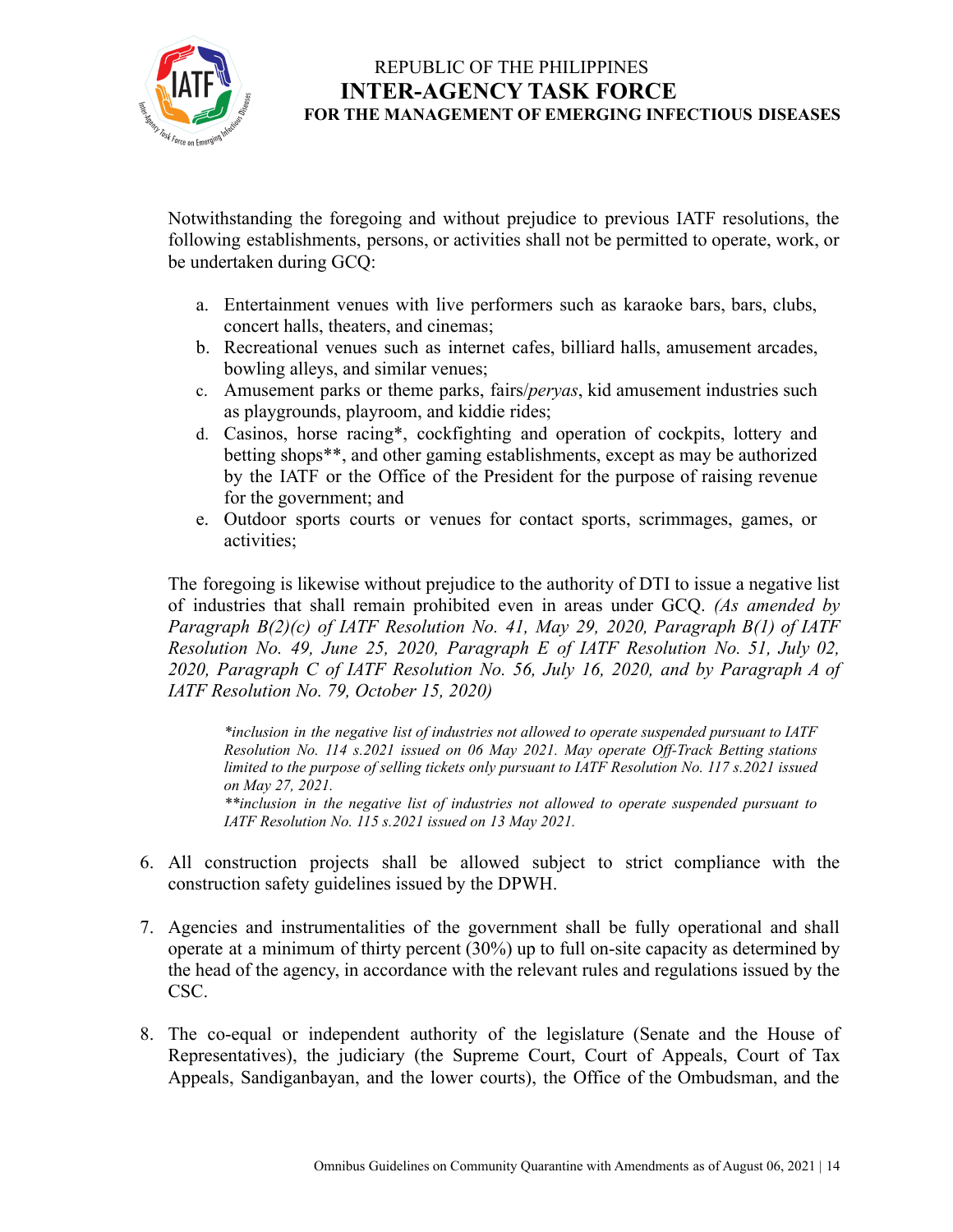

Constitutional Commissions, to implement any alternative work arrangements, is recognized.

- 9. Officials and employees of foreign diplomatic missions and international organizations accredited by the DFA may operate at full on-site capacity.
- 10. Only hotels or accommodation establishments with valid DOT Accreditation shall be allowed to accommodate guests and clients for legitimate purposes under a state of a public health emergency. The operations of such hotels and accommodation establishments, as well as ancillary establishments within their premises such as restaurants, cafés, gyms, spas, function halls, and the like, shall be subject to guidelines issued by the DOT and the IATF. *(As amended by Paragraph A(2) of IATF Resolution No. 43, June 03, 2020, Paragraph D of IATF Resolution No. 48, June 22, 2020, Paragraph B(2) of IATF Resolution No. 49, June 25, 2020, C(3) of IATF Resolution No. 70, September 10, 2020, Paragraph A of IATF Resolution No. 79, October 15, 2020, and further amended by Paragraph C(2)(4) of IATF Resolution No. 95, January 15, 2021)*
- 11. Gatherings outside of residences shall be prohibited except for those permitted in GCQ under this Section. Gatherings at residences with any person outside of one's immediate household shall likewise be prohibited. However, gatherings that are essential for the provision of health services, government services, or humanitarian activities authorized by the appropriate government agency or instrumentality shall be allowed.

Religious gatherings shall be allowed up to thirty percent (30%) of the venue capacity. Provided, that there is no objection from the local government unit where the religious gathering may take place. Provided, further, that the LGU concerned may increase the allowable venue capacity up to fifty percent (50%). The religious denominations should strictly observe their submitted protocols and the minimum public health standards.

Gatherings for necrological services, wakes, inurnment, and funerals for those who died of causes other than COVID-19 shall be allowed up to thirty percent (30%) of the venue capacity. Provided, that the LGU concerned may increase the allowable venue capacity up to fifty percent (50%). Provided, further, that the same shall be with full compliance with the prescribed minimum public health standards for the duration of the activity.

Visits to memorial parks, cemeteries, and columbaria shall be limited to not more than ten (10) persons per group and not exceeding thirty percent (30%) of the venue capacity. Provided, that the LGU concerned may increase the allowable venue capacity up to fifty percent (50%). (As introduced by IATF Resolution No. 49, June 25, 2020)

12. Face-to-face or in-person classes for basic education shall be suspended. The basic education sector shall operate in accordance with the guidelines of DepEd.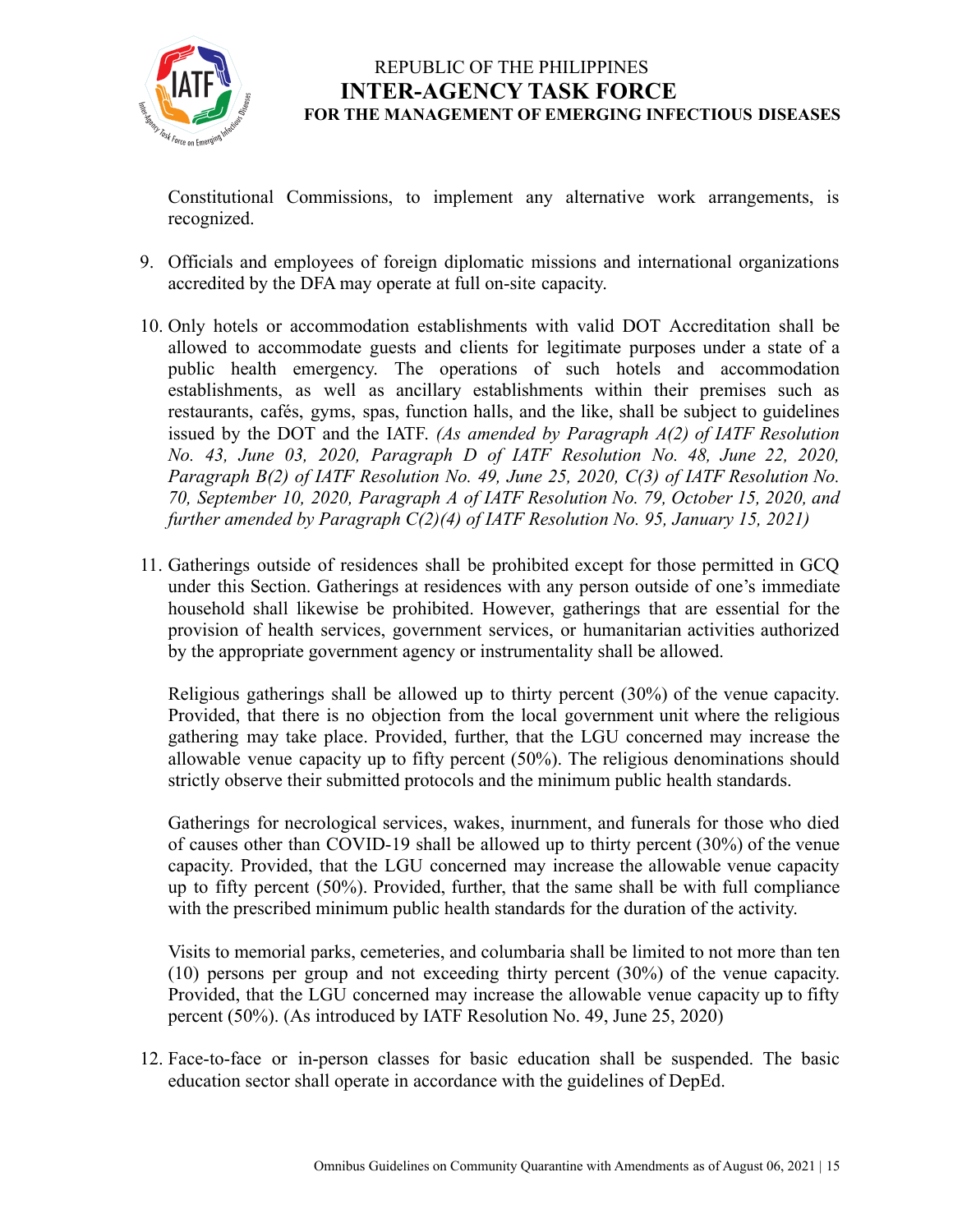

Limited face-to-face or in-person classes for higher education and technical vocational education and training may be allowed, subject to the guidelines of CHED and TESDA, respectively.

- 13. The road, rail, maritime, and aviation sectors of public transportation shall be allowed to operate at such capacity and protocols in accordance with guidelines issued by the DOTr. The use of active transportation such as biking is encouraged. *(As amended by Paragraph D(7)(a) IATF Resolution No. 94, January 14, 2021)*
- *14.* Law enforcement agencies shall recognize any of the following IDs: (i) IATF IDs issued by the regulatory agencies with jurisdiction over permitted establishments or persons, (ii) valid IDs or other pertinent documentation issued by accrediting organizations or establishments allowed under ECQ, and, (iii) if required by the LGU, local IDs for availing of essential goods and services. No other IDs or passes specifically exempting persons from community quarantine shall be required of workers of permitted establishments and/or offices without prejudice to requiring the presentation of other documents establishing the nature of their work. *(As amended by Paragraph B IATF Resolution No. 46, June 15, 2020, and Paragraph B of IATF Resolution no. 106-B, March 28, 2021)*
- 15. The movement of cargo/delivery vehicles, as well as vehicles used by public utility companies, shall be unhampered. Shuttle services of permitted establishments shall not be subject to an ID system but shall maintain compliance with minimum public health standards. (As amended by Paragraph B of IATF Resolution no. 106-B, March 28, 2021)
- 16. Outdoor non-contact sports and other forms of exercise such as but not limited to walking, jogging, running, biking, golf, swimming, tennis, badminton, equestrian, range shooting, diving, and skateboarding are allowed. Provided, that the minimum public health standards, and no sharing of equipment where applicable, are observed. Provided, further, that operations of the relevant clubhouses or similar establishments, if any, are compliant with the protocols prescribed by the DTI. For this purpose, those below eighteen (18) years of age and above sixty-five (65), may be allowed outdoor non-contact sports and other forms of exercise.

Spectators in all non-contact sports and exercises shall be prohibited. *(As amended by Paragraph A(3)(a) of IATF Resolution No. 43, June 03, 2020, and further amended by Paragraph D of IATF Resolution No. 48, June 22, 2020, Paragraph B(3) of IATF Resolution No. 49, June 25, 2020, and Paragraph B of IATF Resolution No. 56, July 16, 2020)*

17. Uniform curfew hours may be imposed by LGUs, subject to the guidelines issued by the DILG. Workers, cargo vehicles, public transportation, and operating hours of permitted establishments, however, shall not be restricted by such curfew.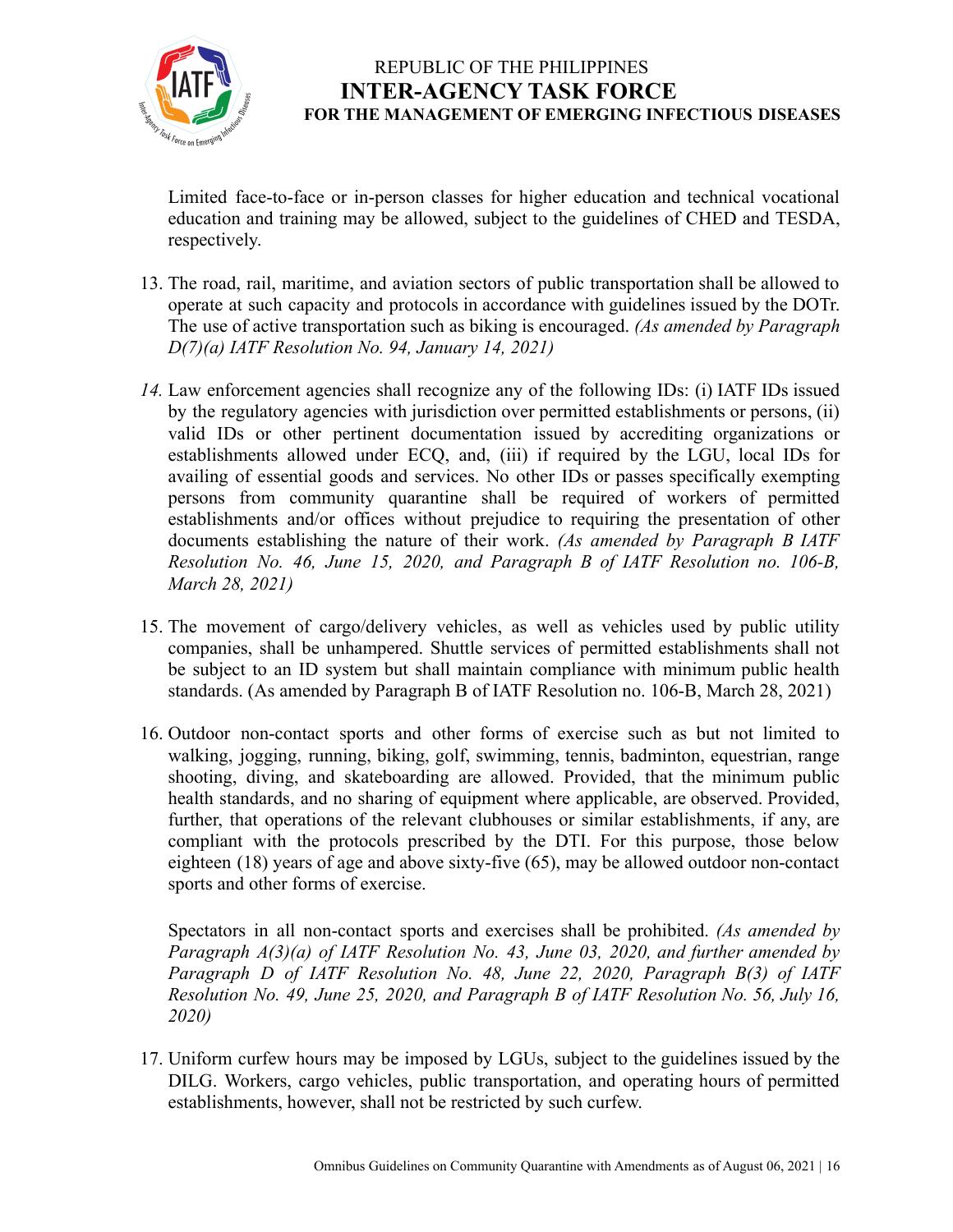

18. Any violation of the foregoing prohibitions shall constitute non-cooperation of the person or entities punishable under Section 9 par. (d) or (e), as the case may be, of Republic Act No. 11332, otherwise known as the Mandatory Reporting of Notifiable Diseases and Health Events of Public Health Concern Act, and its Implementing Rules and Regulations. *(As introduced by Paragraph C of IATF Resolution no. 106-B, March 28, 2021)*

**SECTION [5] GUIDELINES FOR AREAS PLACED UNDER MODIFIED GENERAL COMMUNITY QUARANTINE.** Areas placed under MGCQ shall observe the following protocols:

- 1. Minimum public health standards shall be complied with at all times for the duration of the MGCQ.
- 2. The movement of all persons shall be limited to accessing goods and services from permitted establishments, for work in such establishments, or for such other activities allowed in this section. *(As amended by Paragraph A(4)(a) of IATF Resolution No. 43, June 03, 2020, and further amended by Paragraph C of IATF Resolution No. 110, April 15, 2021)*
- 3. Any person below fifteen (15) years old, those who are over sixty-five (65) years of age, those with immunodeficiency, comorbidity, or other health risks, and pregnant women shall be required to remain in their residences at all times; *Provided,* that all activities and movements allowed under other Sections of these Guidelines for the foregoing persons under stricter forms of community quarantine shall continue to be permitted under MGCQ. *(As amended by Paragraph A(4)(b) of IATF Resolution No. 43, June 03, 2020, Paragraph A of IATF Resolution No. 79, October 15, 2020, Paragraph B(8) of IATF Resolution No. 84, November 19, 2020, and by Paragraph B of IATF Resolution No. 95, January 21, 2021. Lowering of age-based restrictions suspended pursuant to IATF Resolution No. 96, January 26, 2021)*
- 4. All private offices may be allowed to operate anywhere between fifty (50%) to one hundred percent (100%) on-site capacity while encouraging work-from-home and other flexible work arrangements, where applicable;
- 5. The following establishments, persons, or activities shall not be permitted to operate, work, or be undertaken during MGCQ:
	- a. Entertainment venues such as karaoke bars, bars, clubs, concert halls, and theaters;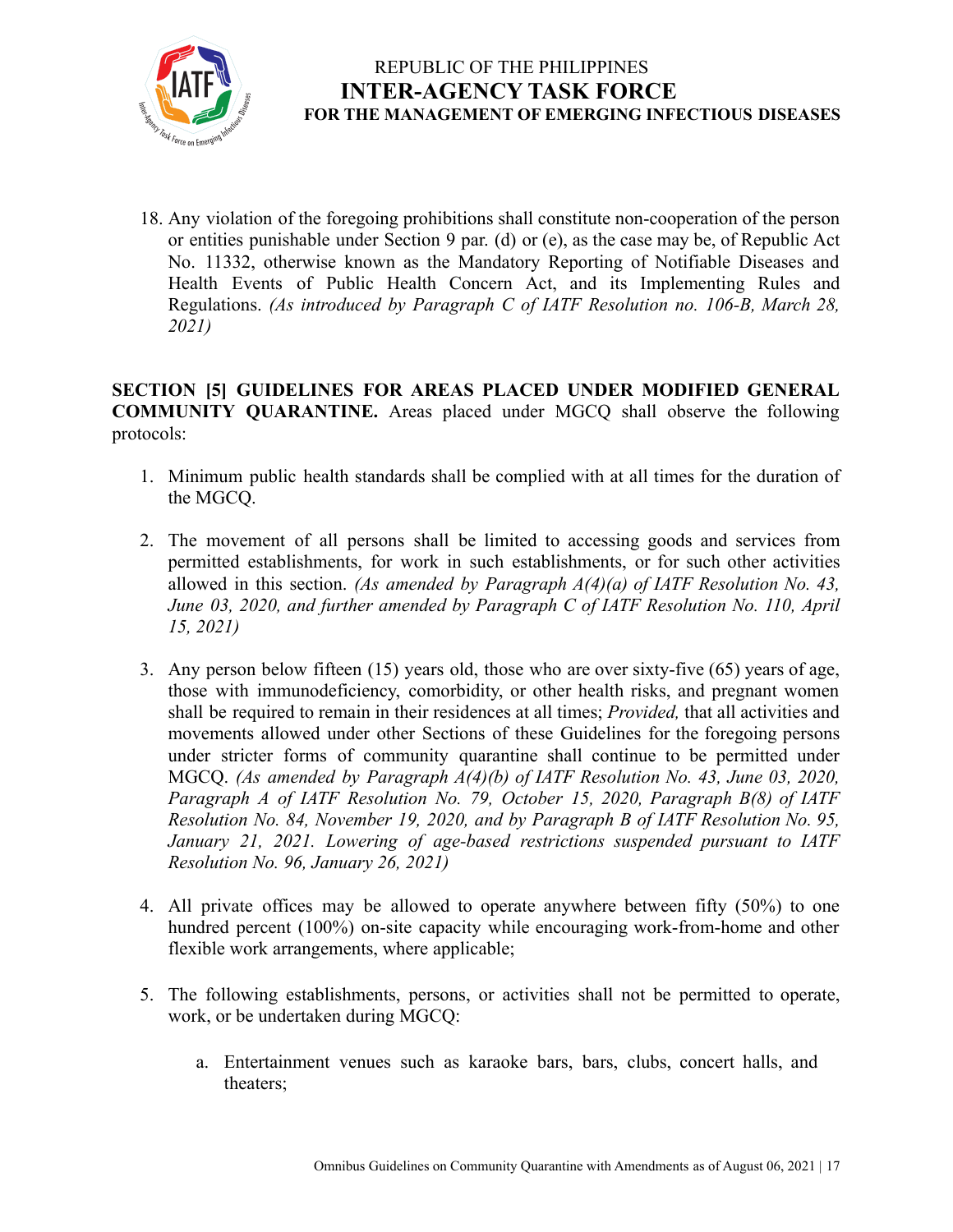

- b. Fairs/Peryas, kid amusement industries such as playgrounds, playroom, and kiddie rides; and
- c. Cockfighting and operation of cockpits, except for the sole purpose of conducting *e-sabong* licensed and regulated by the Philippine Amusement and Gaming Corporation.

The foregoing is likewise without prejudice to the authority of DTI to issue a negative list of industries that shall remain prohibited even in areas under MGCQ.

- 6. All construction projects shall be allowed subject to strict compliance with the construction safety guidelines issued by the DPWH.
- 7. Agencies and instrumentalities of the government shall be fully operational and shall operate at a minimum of fifty percent (50%) up to full on-site capacity as determined by the head of the agency, in accordance with the relevant rules and regulations issued by the CSC.
- 8. The co-equal or independent authority of the legislature (Senate and the House of Representatives), the judiciary (the Supreme Court, Court of Appeals, Court of Tax Appeals, Sandiganbayan, and the lower courts), the Office of the Ombudsman, and the Constitutional Commissions, to implement any alternative work arrangements, is recognized.
- 9. Officials and employees of foreign diplomatic missions and international organizations accredited by the DFA may operate at full on-site capacity.
- 10. Only hotels or accommodation establishments with valid DOT Accreditation shall be allowed to accommodate guests and clients for legitimate purposes under a state of a public health emergency. The operations of such hotels and accommodation establishments, as well as ancillary establishments within their premises such as restaurants, cafés, gyms, spas, function halls, and the like, shall be subject to guidelines issued by the DOT and the IATF. *(As amended by Paragraph C(2)(4) of IATF Resolution No. 95, January 15, 2021)*
- 11. Gatherings shall be allowed up to fifty percent (50%) of the seating or venue capacity. Provided, that participants shall strictly observe the minimum public health standards, and the establishments or venues where the gatherings will take place shall strictly comply with ventilation standards as provided for under relevant issuances of the Department of Labor and Employment (DOLE).
- 12. Face-to-face or in-person classes for basic education shall be suspended. The basic education sector shall operate in accordance with the guidelines of DepEd.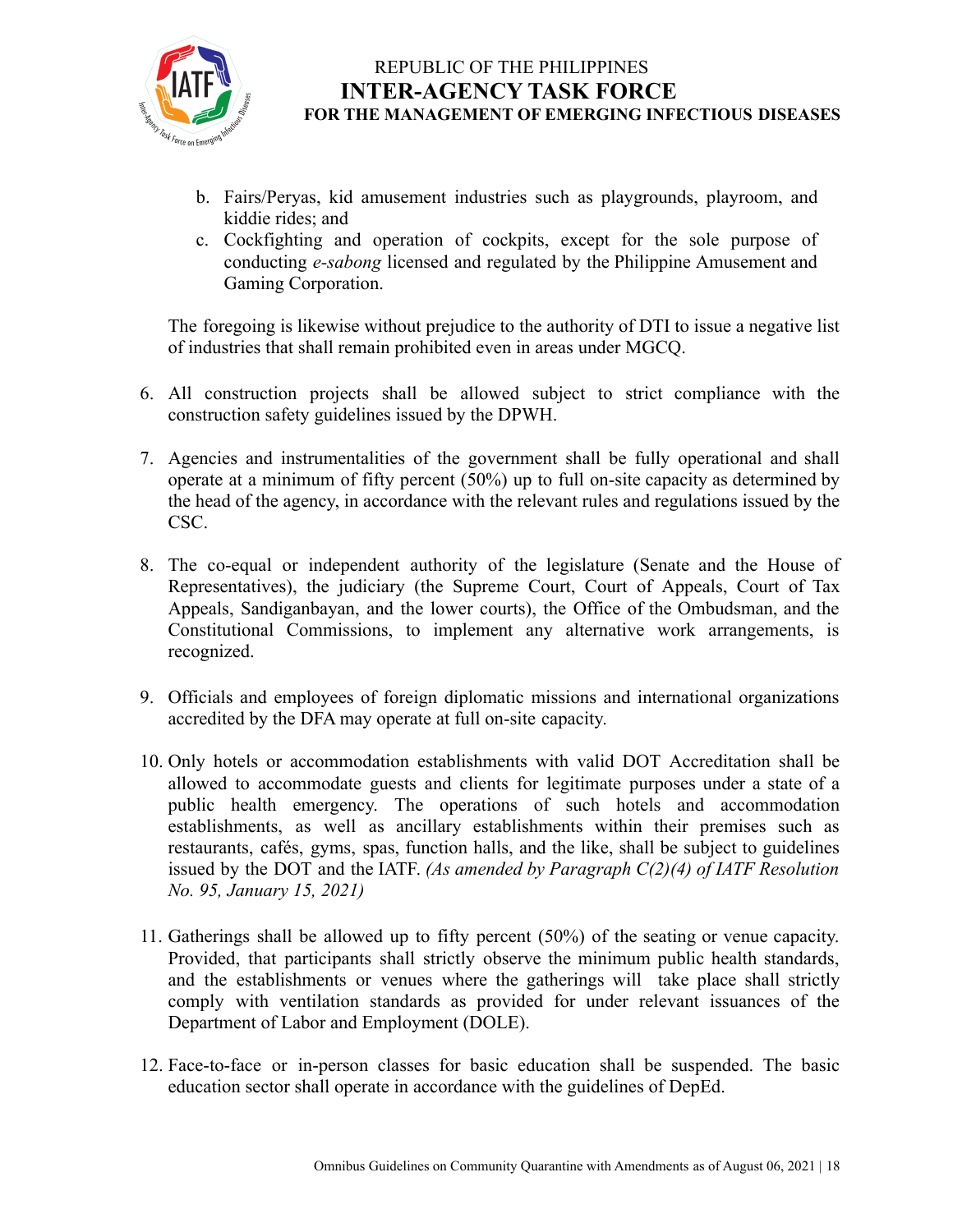

Limited face-to-face or in-person classes for higher education and technical vocational education and training may be allowed, subject to the guidelines of CHED and TESDA, respectively. *(As amended by Paragraph A(4)(e) of IATF Resolution No. 43, June 03, 2020, and amended by Paragraph C of IATF Resolution No. 47, June 19, 2020)*

- 13. The road, rail, maritime, and aviation sectors of public transportation shall be allowed to operate at such capacity and protocols in accordance with guidelines issued by the DOTr. The use of active transportation such as biking is encouraged. *(As amended by Paragraph D(7)(b) IATF Resolution No. 94, January 14, 2021)*
- 14. Law enforcement agencies shall recognize any of the following IDs: (i) IATF IDs issued by the regulatory agencies with jurisdiction over permitted establishments or persons, (ii) valid IDs or other pertinent documentation issued by accrediting organizations or establishments allowed under MGCQ, and, (iii) if required by the LGU, local IDs for availing of essential goods and services. No other IDs or passes specifically exempting persons from community quarantine shall be required of workers of permitted establishments and/or offices without prejudice to requiring the presentation of other documents establishing the nature of their work. *(As amended by Paragraph B IATF Resolution No. 46, June 15, 2020, and Paragraph B of IATF Resolution no. 106-B, March 28, 2021)*
- 15. The movement of cargo/delivery vehicles, as well as vehicles used by public utility companies, shall be unhampered. Shuttle services of permitted establishments shall not be subject to an ID system but shall maintain compliance with minimum public health standards. *(As amended by Paragraph B of IATF Resolution no. 106-B, March 28, 2021)*
- 16. Indoor and outdoor non-contact sports are allowed. Non-contact sports refer to a sport or activity in which participants are physically separated throughout its duration, thus minimizing the possibility of making any form of purposeful or accidental physical contact*.* Provided, that, where applicable, the minimum public health standards such as the wearing of masks and the maintenance of social distancing, and no sharing of equipment, are observed. For this purpose, those below 15 years of age and above 65, may be allowed outdoor non-contact sports and other forms of exercise. *(As amended by Paragraph A(4)(c) of IATF Resolution No. 43, June 03, 2020, and Paragraph B of IATF Resolution No. 56, July 16, 2020)*
- 17. Any violation of the foregoing prohibitions shall constitute non-cooperation of the person or entities punishable under Section 9 par. (d) or (e), as the case may be, of Republic Act No. 11332, otherwise known as the Mandatory Reporting of Notifiable Diseases and Health Events of Public Health Concern Act, and its Implementing Rules and Regulations. *(As introduced by Paragraph C of IATF Resolution no. 106-B, March 28, 2021)*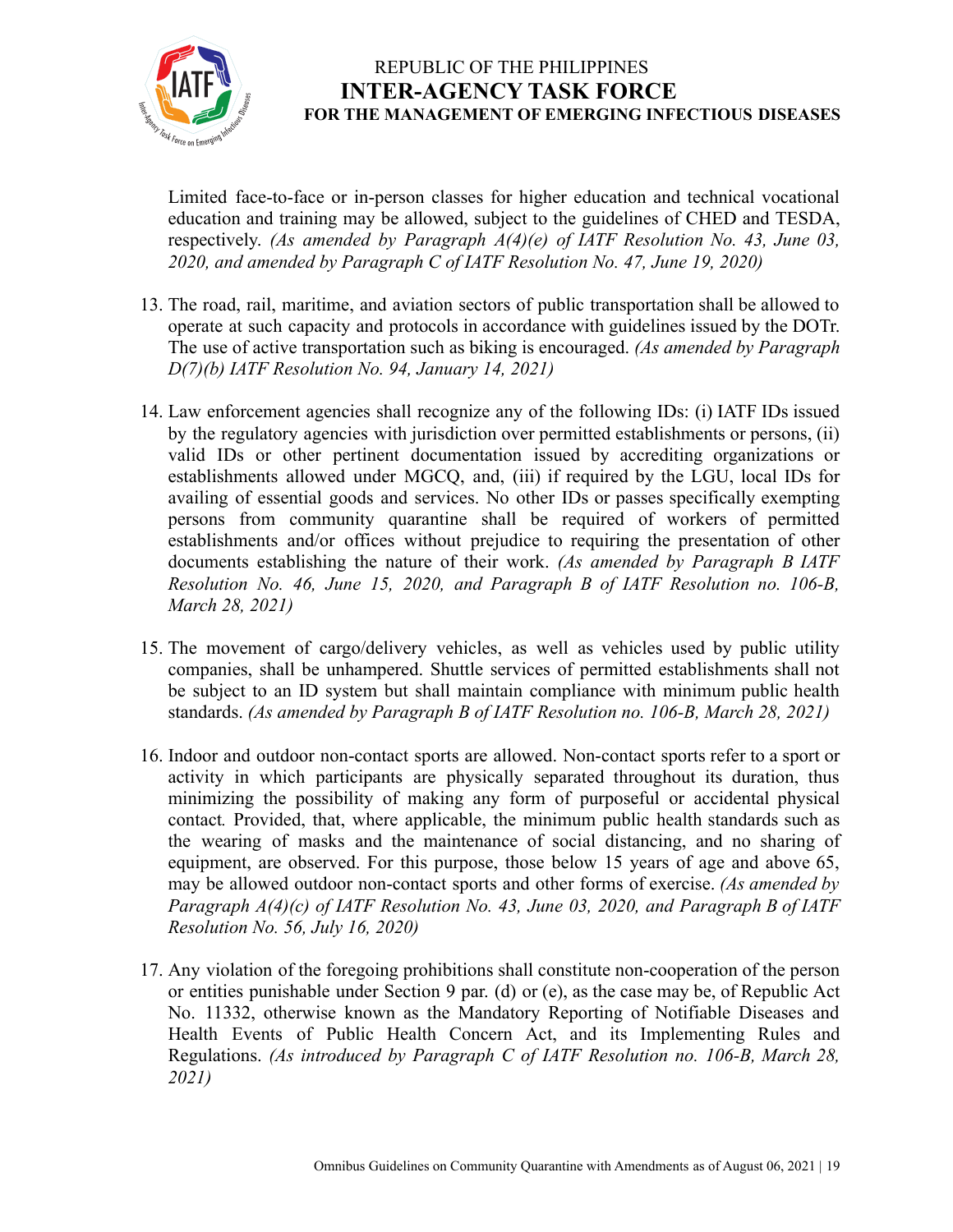

**SECTION [6] POST-COMMUNITY QUARANTINE SCENARIO.** Areas, where no community quarantine is in place, where no community quarantine is in place can be considered as being under the New Normal.

#### **SECTION [7] GUIDELINES FOR INTERZONAL AND INTRAZONAL MOVEMENT.**

1. As a national policy, all LGUs shall ensure unhampered movement by land, air, or sea of all types of goods and cargoes - including their personnel and delivery vehicles - to and from their destination regardless of existing community quarantine classification.

Personnel of delivery vehicles up to a maximum of five (5) persons, when transporting goods and cargoes, are exempt from any testing and quarantine protocols that may be imposed by the LGUs *en* route to the point of destination. Provided, they undergo the usual symptom screening at the point of destination. *Provided, further,* that strict social distancing measures must be observed, which may include, if necessary, the putting up of additional safe and humane seats or space in the vehicles. *Provided, finally*, that the PNP retains its authority to conduct inspection procedures in checkpoints for the purpose of ensuring that protocols on strict home quarantine are observed.

2. (a) The movement of the following authorized persons outside their residences (APOR), by land, sea, or air, within and across areas placed under any form of community quarantine shall be allowed: (1) health and emergency frontline services and uniformed personnel, (2) government officials and employees on official travel, (3) duly-authorized humanitarian assistance actors (HAAs), especially those transporting medical supplies and laboratory specimens related to COVID-19, and other relief and humanitarian assistance, (4) persons traveling for medical or humanitarian reasons, and those leaving their residence to be vaccinated (with proof of schedule), and persons availing of DFA consular services (with confirmed appointments), (5) persons going to and from the airport including Overseas Filipino Workers (OFWs) carrying Overseas Employment Certificates, (6) any person whose purpose of travel to the zone of destination is for a work, business, or activity that is also permitted in areas under ECQ, and (7) public utility vehicle operators. The PNP shall be authorized to promulgate and regularly update the list of APORs. Authorized shuttle services shall be allowed to travel within and across areas placed under any form of community quarantine, with priority given to persons rendering health and emergency frontline services. *(As amended by Paragraph A of IATF Resolution No. 79, October 15, 2020, by Paragraph C(5) of IATF Resolution No. 114, May 06, 2021, and by Paragraph C(2) of IATF Resolution No. 131, August 05, 2021)*

(b) Outbound travel of Filipinos, regardless of purpose, may be allowed subject to compliance with the following requirements:

> i. For those traveling on tourist or short-term/ visitor visas, submission of confirmed round-trip tickets and adequate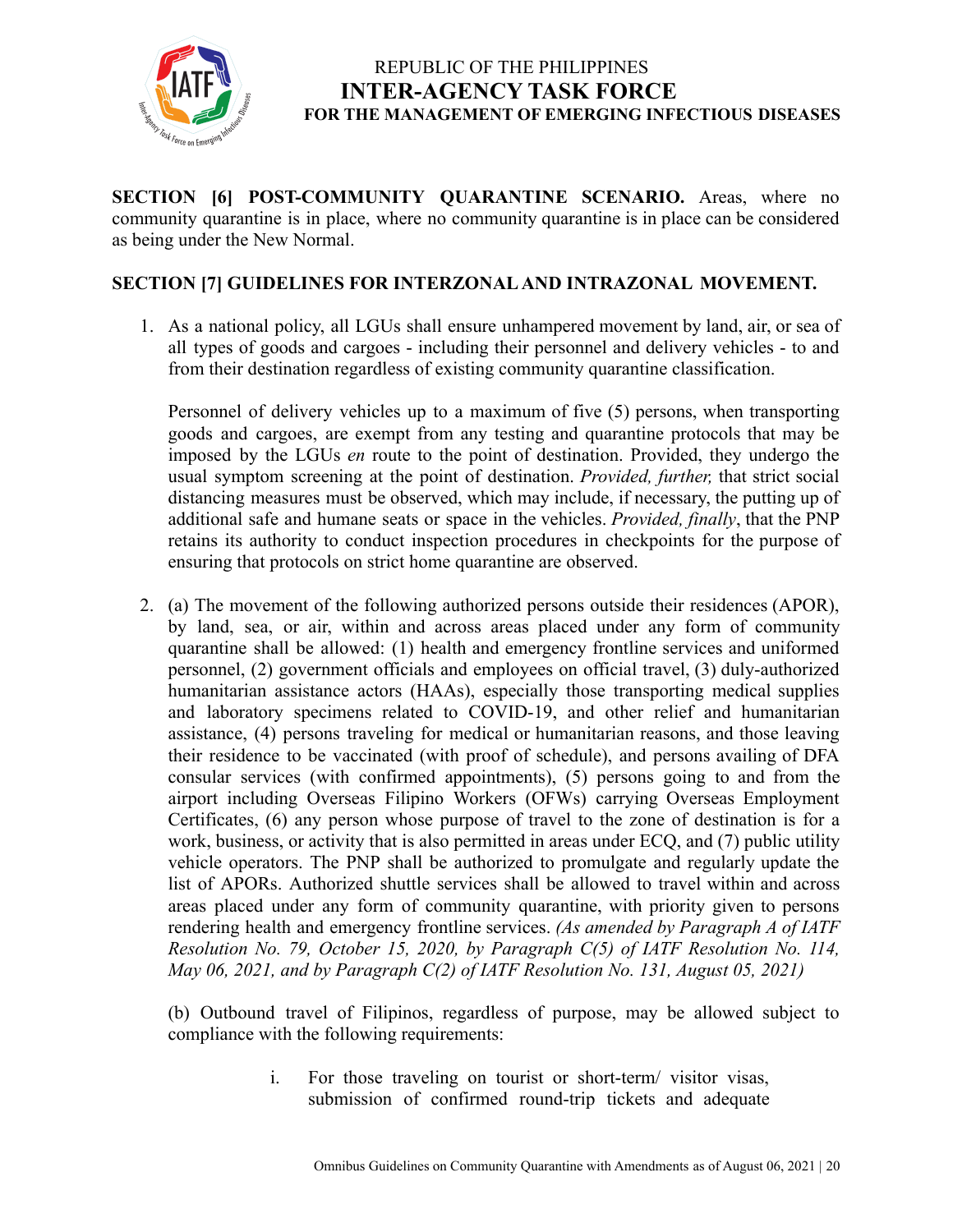

travel and health insurance to cover travel disruptions and hospitalization in case of COVID-19 infections during their allowable period of stay abroad;

- ii. Execution of a Bureau of Immigration Declaration acknowledging the risks involved in traveling, including the risk of delay in their return trip, to be provided at the check-in counters by the airlines;
- iii. Whenever required by the country of destination or the airline, a negative COVID-19 test taken in accordance with the health and safety protocols of such destination country or airline; and
- iv. Upon return, they shall follow the Guidelines of the National Task Force (NTF) for the Management of Returning Overseas Filipinos;

The foregoing provisions shall not be interpreted to allow outbound travel by Filipinos to countries where travel restrictions are in place; and finally, this is without prejudice to the exercise of the mandate of the Bureau of Immigration with respect to departure formalities. *(As amended by Paragraph A of IATF Resolution No. 79, October 15, 2020, and Paragraph A(2) of IATF Resolution No. 80, October 22, 2020)*

(c) Repatriated OFWs or returning OFs who have been issued a DOH/BOQ quarantine certificate shall be granted unhampered passage across zones *en route* to their final destination in the Philippines, as well as unimpeded entry to the final LGU of destination, regardless of the mode of transport.

(d) The inbound international travel of all persons, regardless of vaccination status, to any port of the Philippines, shall be governed by the following entry, testing and quarantine protocols:

- i. All arriving travelers shall undergo fourteen (14) day quarantine upon arrival. The first ten days of which shall be observed in a quarantine facility, with the remainder to be completed under home quarantine in their respective local government units of destination;
- ii. Reverse Transcription Polymerase Chain Reaction (RT-PCR) testing shall be conducted on the seventh day with Day 1 being the day of arrival. Notwithstanding a negative test result, the arriving traveler shall complete the facility-based quarantine period of ten (10) days;
- iii. The Bureau of Quarantine shall ensure strict symptom monitoring while in the facility quarantine for 10 days; and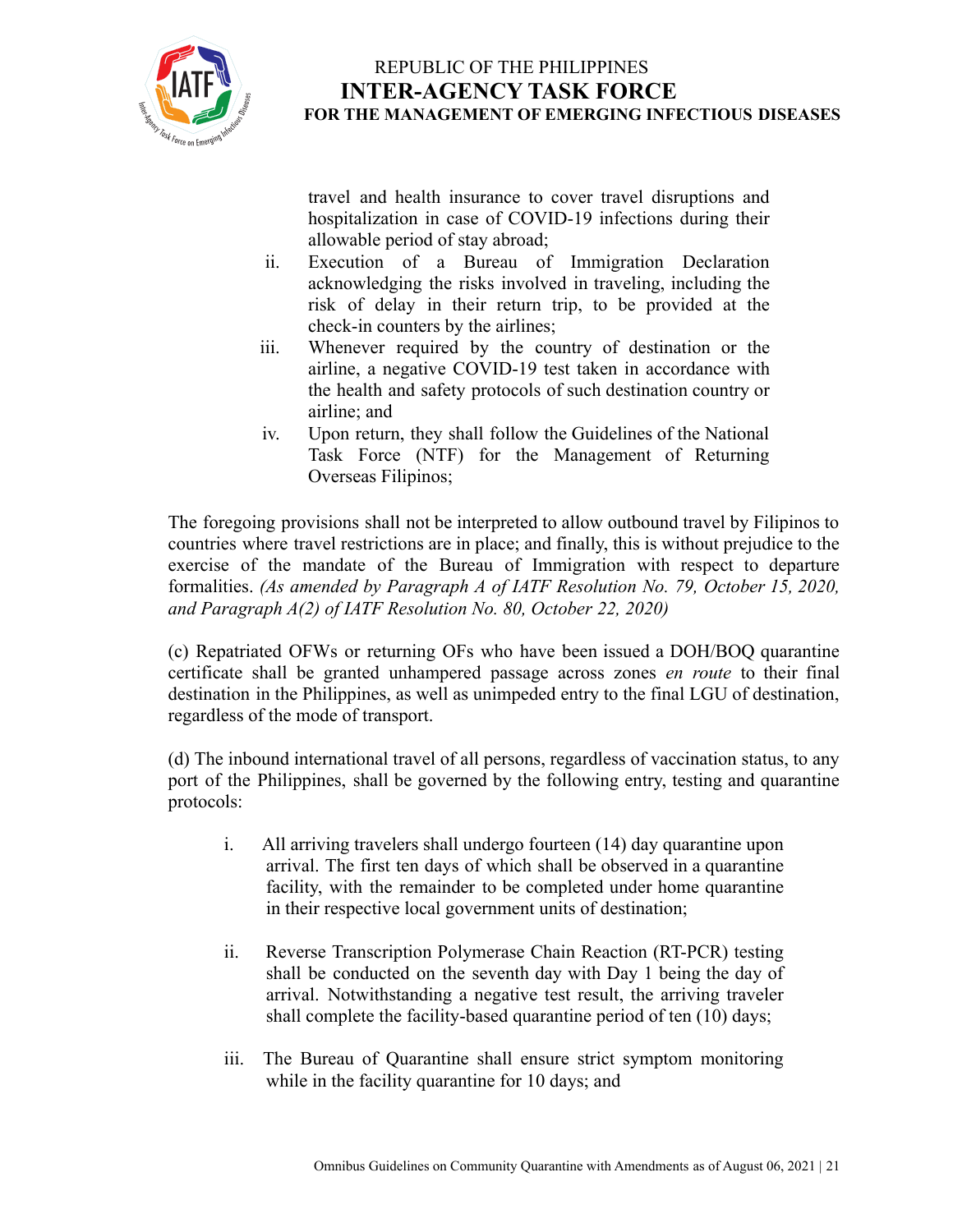

- iv. The foregoing shall be subject to special protocols approved by the IATF or the Office of the President for certain classes of travelers or ports of origin. *(As introduced by Paragraph A of IATF Resolution No. 116, May 20, 2021)*
- 3. The interzonal movement of persons not authorized outside of residences (non-APOR) between areas placed under GCQ and MGCQ for any purpose shall be permitted subject to the reasonable regulations imposed by the LGU concerned, if any, and which should be submitted to the DILG, or in the case of Boracay Island, subject to those imposed by the Boracay Inter-Agency Task Force (BIATF). *(As amended by Paragraph A of IATF Resolution No. 79, October 15, 2020)*
- 4. The intrazonal movement of non-APORs for any purpose across areas placed under GCQ or MGCQ shall be permitted subject to the reasonable regulations imposed by the LGU concerned if any, and which should be submitted to the DILG, or in the case of Boracay Island, subject to those imposed by the Boracay Inter-Agency Task Force (BIATF). *(As amended by Paragraph A(5) of IATF Resolution No. 43, June 03, 2020, and by Paragraph A of IATF Resolution No. 79, October 15, 2020)*
- 5. The interzonal movement of non-APOR between areas placed under MGCQ and New Normal for any purpose shall be permitted subject to the reasonable regulations as may be imposed by the LGU concerned, if any, and which should be submitted to the DILG. *(As amended by Paragraph A of IATF Resolution No. 79, October 15, 2020)*

### **SECTION [8] GENERAL PROVISIONS**

- 1. LGUs are enjoined to enact the necessary ordinances to enforce protocols contained in these Guidelines and to penalize, in a fair and humane manner, violations of these protocols. Law enforcement agencies are likewise strongly enjoined to observe fair and humane treatment of violators. *(As amended by Paragraph C of IATF Resolution No. 47, June 19, 2020)*
- 2. All national government agencies and instrumentalities, as well as private sector establishments, shall adopt measures to strictly implement and enforce the minimum public health standards set by DOH and other standards set by relevant government agencies.
- 3. All persons are mandated to wear full-coverage face shields together with face masks ( earloop masks, indigenous, reusable, or do-it-yourself masks, or other facial protective equipment) whenever they go out of their residences, pursuant to existing guidelines issued by the national government agencies and LGUs. *(As amended by Paragraph C of IATF Resolution No. 88, December 14, 2020)*